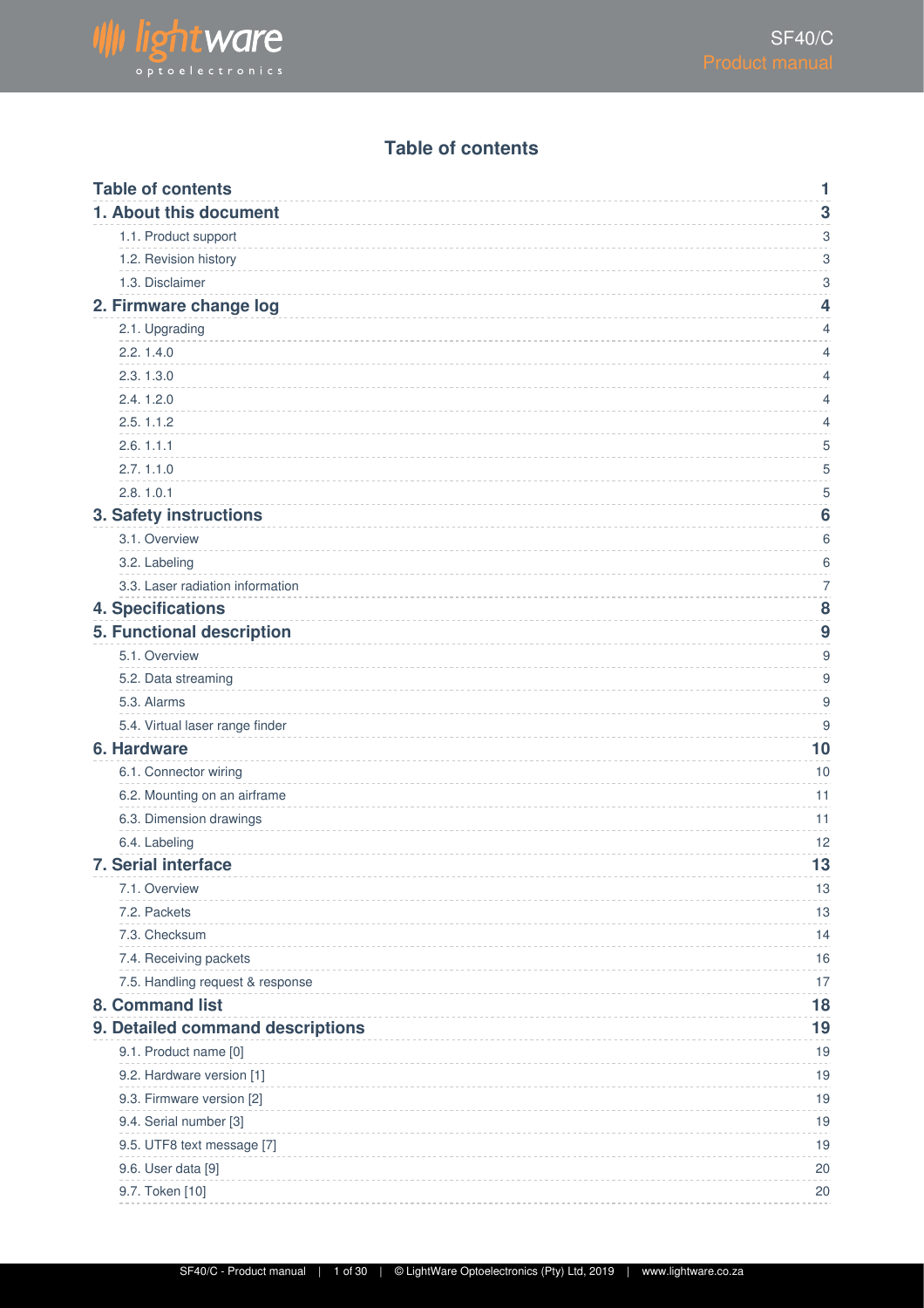

| 20 |
|----|
| 20 |
| 21 |
| 21 |
| 22 |
| 22 |
| 22 |
| 23 |
| 24 |
| 24 |
| 24 |
| 25 |
| 26 |
| 26 |
| 26 |
| 26 |
| 27 |
| 27 |
| 28 |
| 28 |
| 28 |
| 29 |
| 29 |
| 30 |
|    |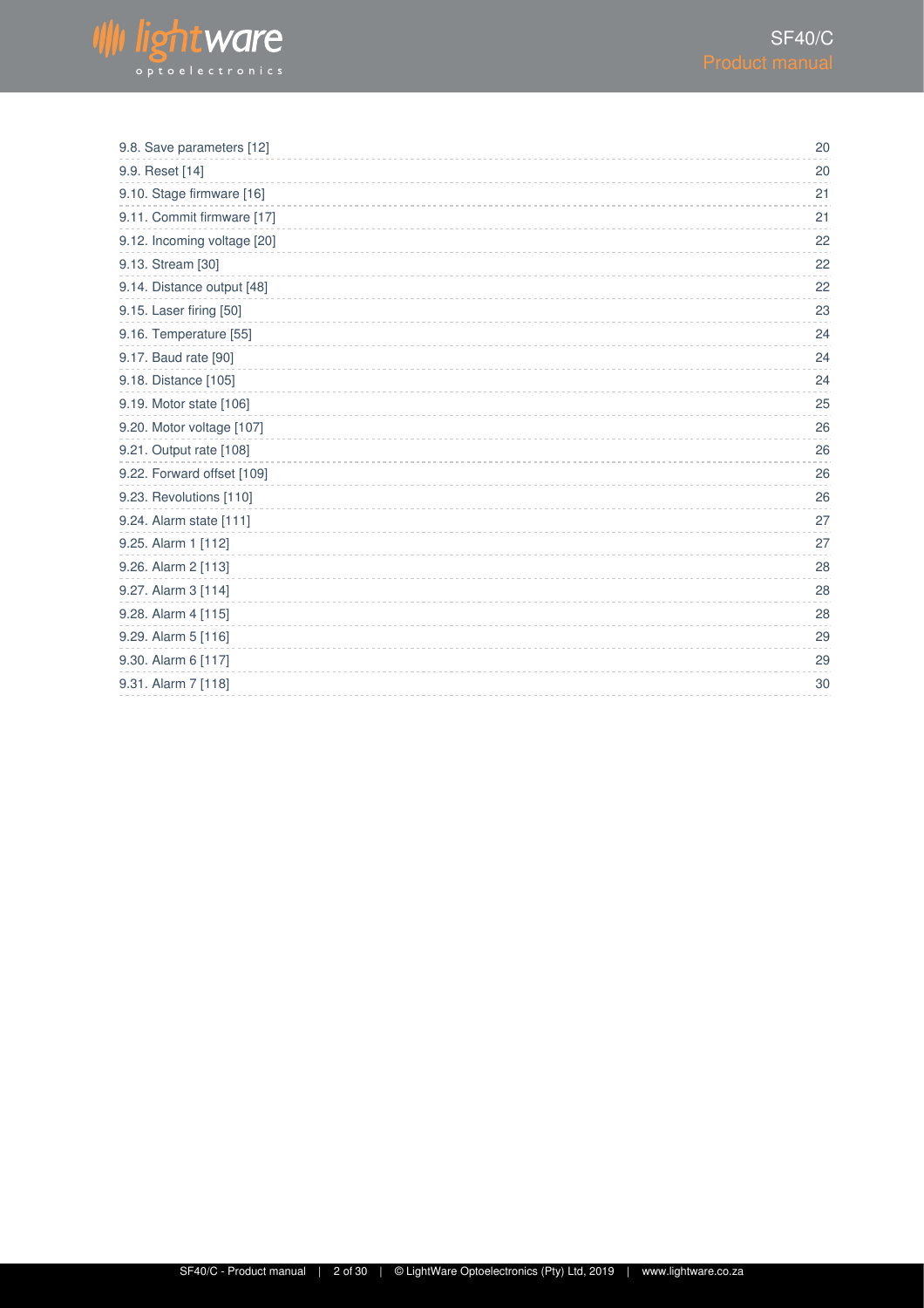

# <span id="page-2-0"></span>**1. About this document**

# <span id="page-2-1"></span>**1.1. Product support**

This document supports the following devices (See Firmware change log for firmware details):

| <b>Product</b> | <b>Hardware</b> | <b>Firmware</b> | <b>Supported</b> |
|----------------|-----------------|-----------------|------------------|
| SF40/C         | 1               | 1.4.0           | Yes              |
| SF40/C         | 1               | 1.3.0           | Yes              |
| <b>SF40/C</b>  | 1               | 1.2.0           | Yes              |
| <b>SF40/C</b>  | 1               | 1.1.2           | Yes              |
| SF40/C         | 1               | 1.1.1           | Yes              |
| SF40/C         | 1               | 1.1.0           | Yes              |
| SF40/C         | 1               | 1.0.1           | <b>No</b>        |

### <span id="page-2-2"></span>**1.2. Revision history**

| <b>Revision</b> | <b>Date</b> | <b>Notes</b>                                                                                                                                                                         |
|-----------------|-------------|--------------------------------------------------------------------------------------------------------------------------------------------------------------------------------------|
| 6               | 04/02/2019  | Updated dimension drawing.                                                                                                                                                           |
| 5               | 23/01/2019  | Added change log for version V1.4.0. Updated link to Upgrader tool.                                                                                                                  |
| 4               | 08/11/2018  | Added change log for version V1.3.0. Updated link to Upgrader tool. Modified<br>command Distance [105].                                                                              |
| 3               | 02/10/2018  | Added change log for version V1.1.2 & V1.2.0. Updated link to Upgrader tool.                                                                                                         |
| 2               | 27/09/2018  | Added change log for version V1.1.1. Command Distance [105] now shows the<br>correct read/write byte count.                                                                          |
|                 | 26/09/2018  | Added change log for version V1.1.0. Added link/description for Upgrader tool.<br>Modified command Distance [105]. Updated FDA approval. Updated range and<br>height specifications. |
| 0               | 4/09/2018   | Initial pre-release draft.                                                                                                                                                           |

### <span id="page-2-3"></span>**1.3. Disclaimer**

Information found in this document is used entirely at the reader's own risk and whilst every effort has been made to ensure its validity, neither LightWare Optoelectronics (Pty) Ltd nor its representatives make any warranties with respect the accuracy of the information contained herein.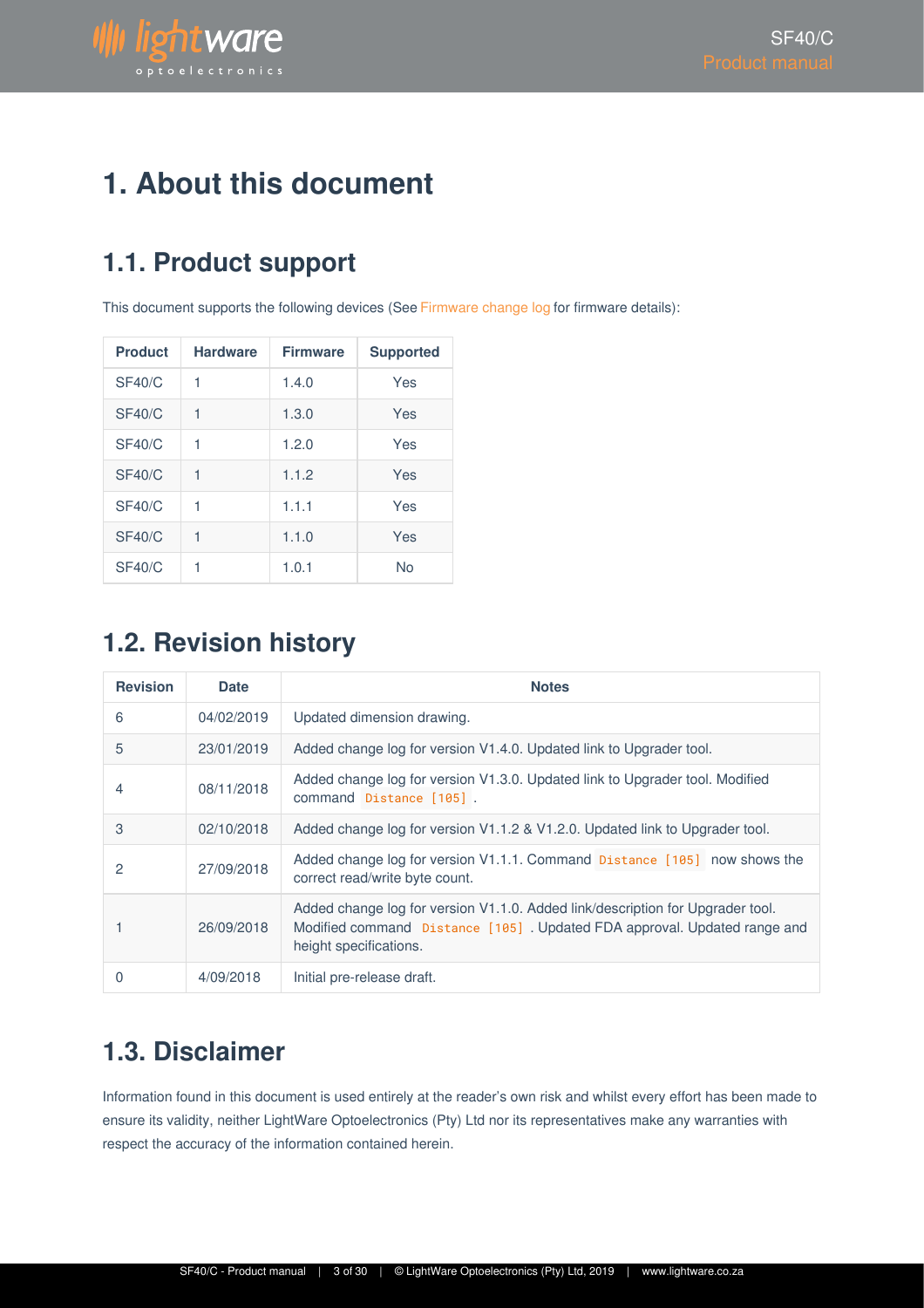

# <span id="page-3-0"></span>**2. Firmware change log**

# <span id="page-3-1"></span>**2.1. Upgrading**

**NOTE: The Upgrader tool only supports Microsoft Windows® at this time.**

- 1. Download the LightWare Upgrader tool here: http://support.lightware.co.za/LightWareUpgrader-1.26.0.rar
- 2. Unzip the downloaded file to a location on your PC.
- 3. Run the file LightWareUpgrader.exe in the unzipped folder.
- 4. Connect your LightWare device via USB to your PC.
- 5. Click the COM port that appears.
- 6. If the device is not the latest version you can click the Upgrade button to begin the process.
- 7. Wait until the upgrade has completed successfully and click OK.

### <span id="page-3-2"></span>**2.2. 1.4.0**

*Changes*

• Improved noise issues.

## <span id="page-3-3"></span>**2.3. 1.3.0**

*Changes*

• Modified Distance [105] command to report the closest obstacle angle in 10ths of a degree.

### <span id="page-3-4"></span>**2.4. 1.2.0**

*Features*

Added a minimum distance parameter for flight controller compatibility mode.

## <span id="page-3-5"></span>**2.5. 1.1.2**

*Fixes*

Flight controller compatibility mode now correctly uses the orientation setting.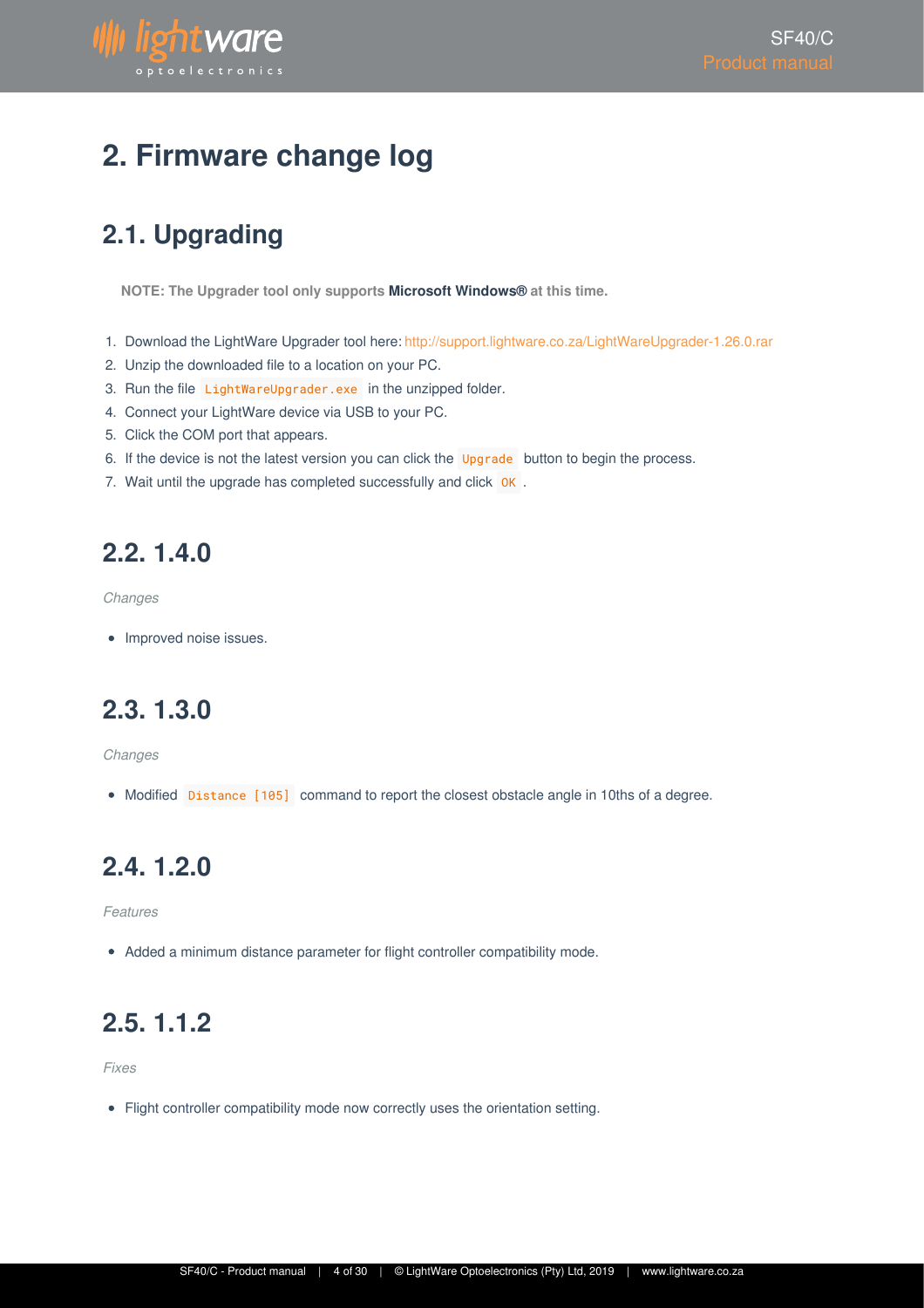

### <span id="page-4-0"></span>**2.6. 1.1.1**

*Fixes*

Version 1.1.0 had the LWNX protocol disabled by default. It is now active by default.

## <span id="page-4-1"></span>**2.7. 1.1.0**

*Features*

- Modified Distance [105] command to accept a minimum range parameter.
- Modified Distance [105] command to output angle to closest distance measurement.
- Less aggressive power draw on the 5V line during start-up.
- Supports flight controller proximity detection when disabling LWNX mode.

*Fixes*

• The Point start index field of the Distance output [48] command now correctly takes the Output rate [108] into account.

#### <span id="page-4-2"></span>**2.8. 1.0.1**

*Notes*

• Initial release.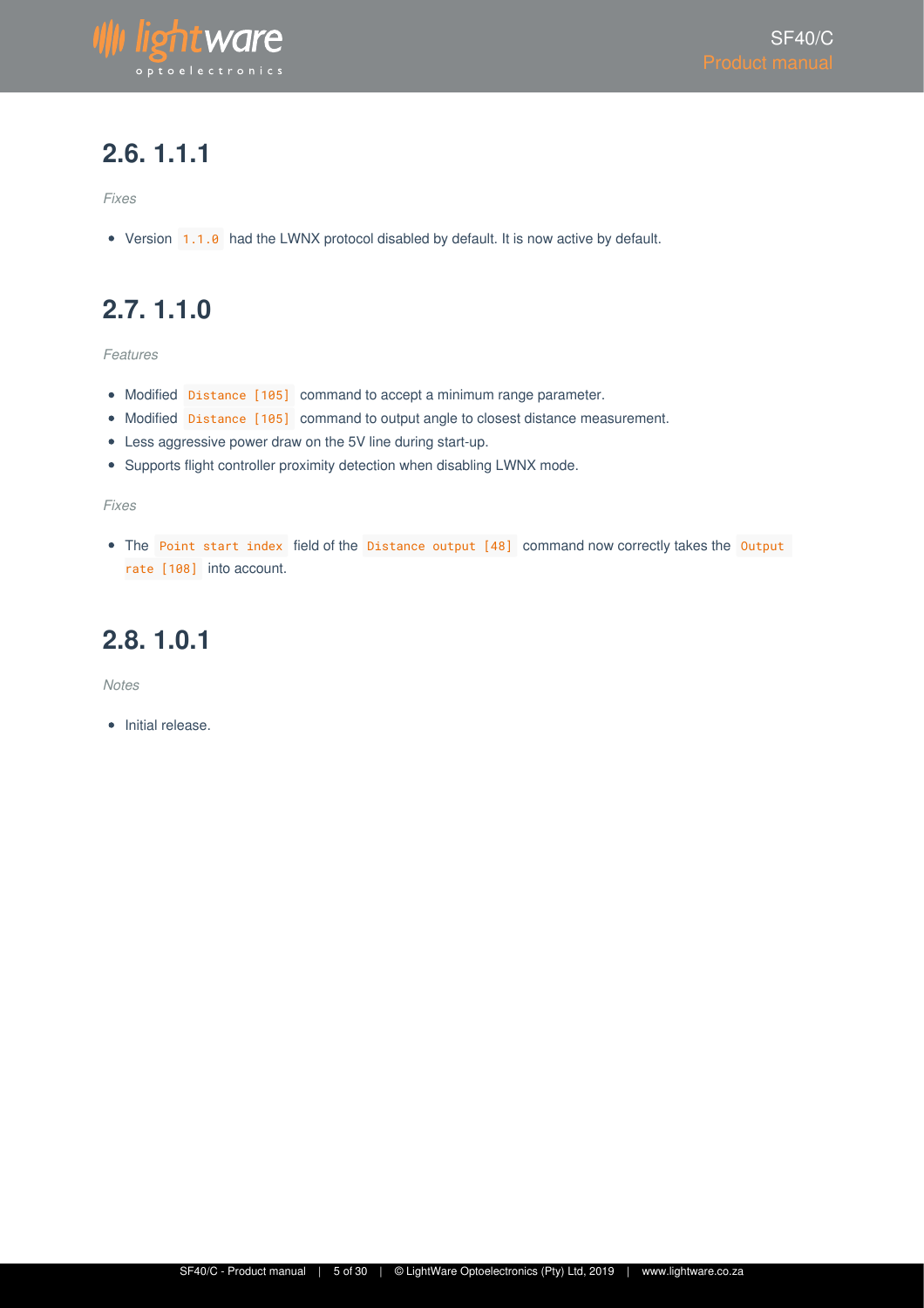# <span id="page-5-0"></span>**3. Safety instructions**

### <span id="page-5-1"></span>**3.1. Overview**

**Wightware** 

optoelectronic

The SF40/C is a laser rangefinder that emits ionizing laser radiation. The level of the laser emission is Class 1M which indicates that the laser beam is safe to look at with the unaided eye but must not be viewed using binoculars or other optical devices at a distance of less than 15 meters. Notwithstanding the safety rating, avoid looking into the beam and switch the unit off when working in the area.

**CAUTION -- The use of optical instruments with this product will increase eye hazard.**

The SF40/C should not be disassembled or modified in any way. The laser eye safety rating depends on the mechanical integrity of the optics and electronics so if these are damaged do not continue using the SF40/C. There are no user serviceable parts and maintenance or repair must only be carried out by the manufacturer or a qualified service agent.

No regular maintenance is required for the SF40/C but if the lenses start to collect dust then they may be wiped with suitable lens cleaning materials. Make sure that the SF40/C is switched OFF before looking into the lenses.

The SF40/C should be mounted using the four holes provided in the circuit board. Do not hold or clamp the lens tubes as this may cause damage and adversely affect the laser safety rating.

### <span id="page-5-2"></span>**3.2. Labeling**

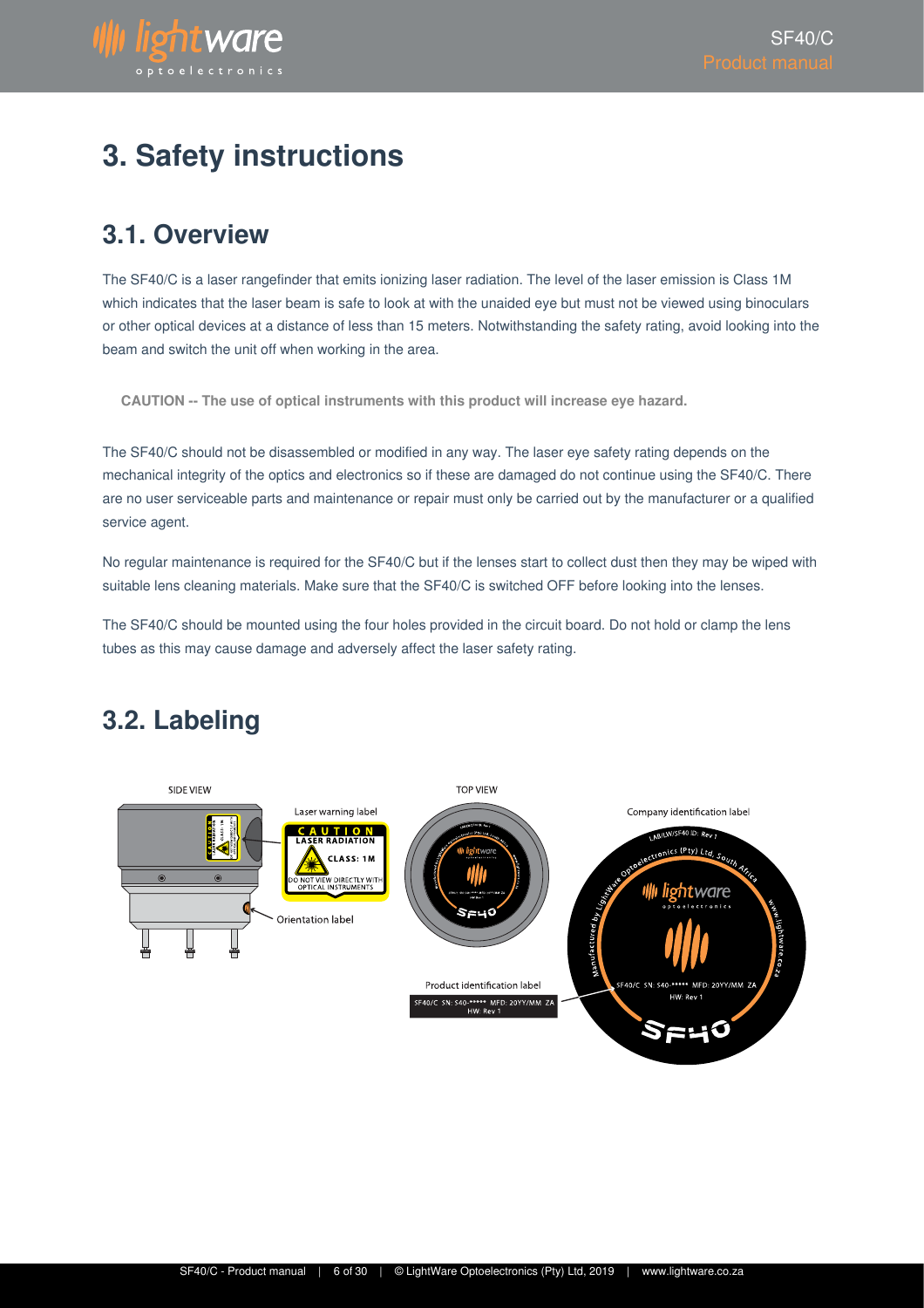

# <span id="page-6-0"></span>**3.3. Laser radiation information**

| <b>Specification</b>      | Value / AEL      | <b>Notes</b>                                                |
|---------------------------|------------------|-------------------------------------------------------------|
| Eye safety classification | Class 1M         |                                                             |
| Laser wavelength          | $905 \text{ nm}$ |                                                             |
| Pulse width               | $< 20$ ns        |                                                             |
| Pulse frequency           | $<$ 36 kHz       |                                                             |
| Peak power                | < 10 W           | 50 millimeter aperture at 2 meters                          |
| Average power             | $< 0.6$ mW       | 7 millimeter aperture                                       |
| Average energy per pulse  | $<$ 300 ni       |                                                             |
| <b>NOHD</b>               | 15 <sub>m</sub>  | Distance beyond which binoculars with may be used<br>safely |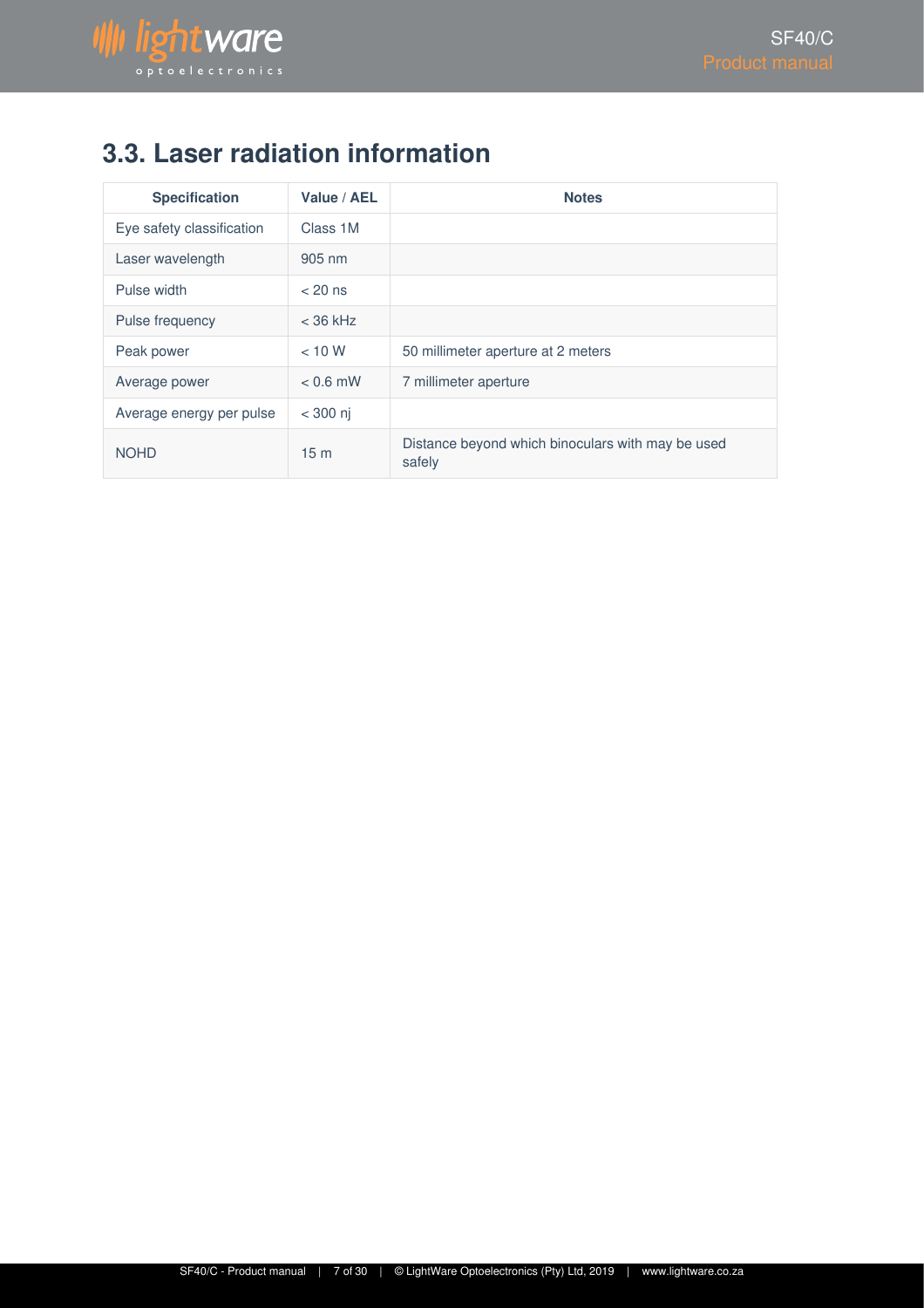

# <span id="page-7-0"></span>**4. Specifications**

|                                      | <b>SF40/C</b>                             |
|--------------------------------------|-------------------------------------------|
| Range                                | 0.2  100 meters (natural targets)         |
| <b>Revolutions per second</b>        | 5.5                                       |
| <b>Resolution</b>                    | 3 cm                                      |
| <b>Readings per revolution</b>       | 3638                                      |
| <b>Readings per second</b>           | 20010                                     |
| <b>Motor power supply</b><br>voltage | 12.0 V DC (+-10%)                         |
| Motor power supply current           | $0.5 A$ (max)                             |
| Laser power supply voltage           | 5.0 V DC (+-10%)                          |
| <b>Outputs &amp; interfaces</b>      | Serial UART 3.3 V TTL                     |
| <b>Dimensions</b>                    | 70 mm (height) x 79 mm (largest diameter) |
| Weight                               | 256q                                      |
| <b>Laser power</b>                   | 20 W (peak), 11 mW (average), Class 1M    |
| <b>Optical aperture</b>              | 51 mm                                     |
| <b>Beam divergence</b>               | $0.2^\circ$                               |
| <b>Operating temperature</b>         | $040^{\circ}C$                            |
| <b>Approvals</b>                     | FDA: 1410968-002 (2018/09)                |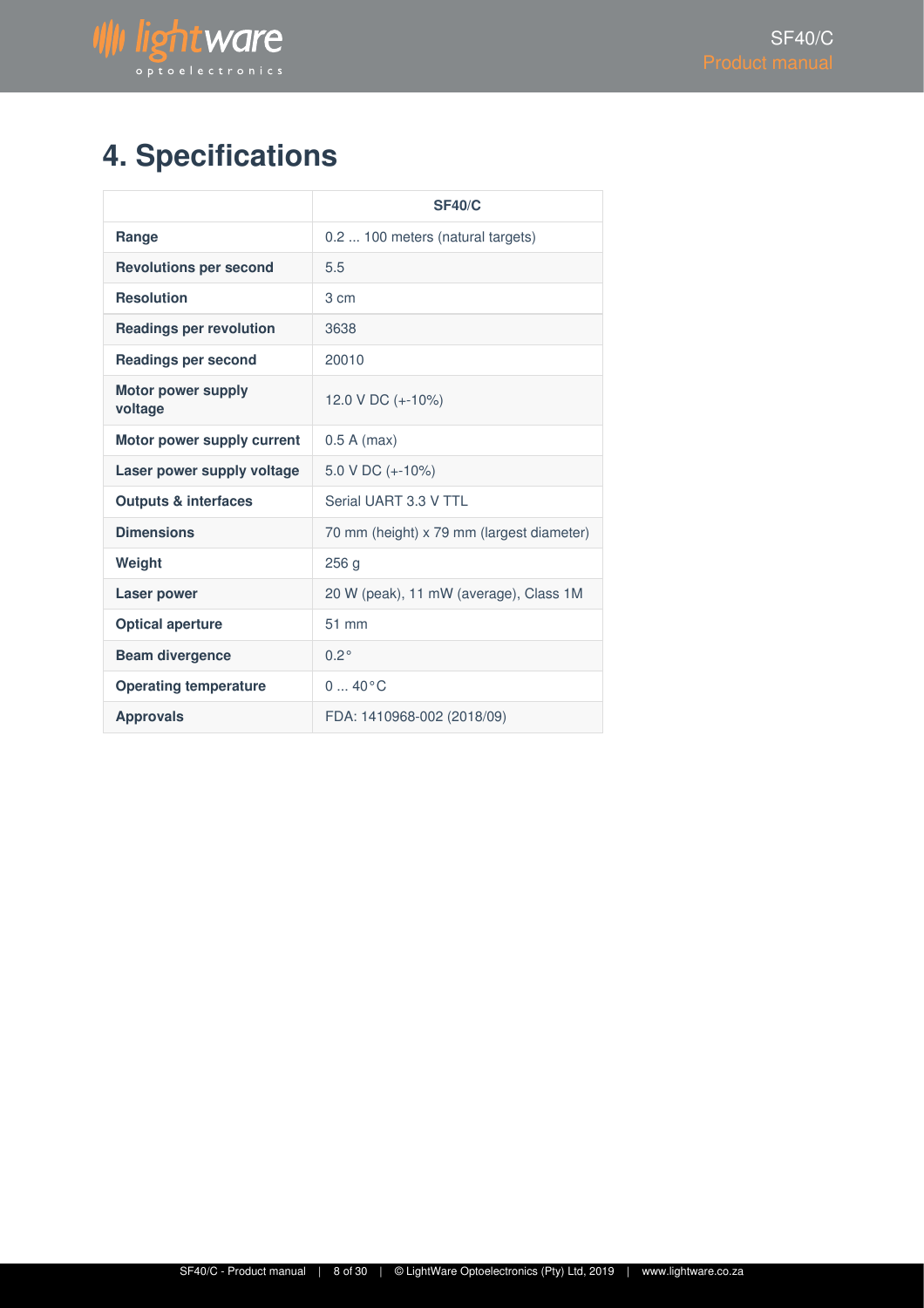

# <span id="page-8-0"></span>**5. Functional description**

### <span id="page-8-1"></span>**5.1. Overview**

The SF40/C uses a scanning laser rangefinder to measure on a 360 degree disc with a radius of 100 meters. Collected data is stored in memory and continually refreshed as the laser scans around. The speed of rotation is 5.5 revolutions per second at a resolution of +- 3 cm. This data can be used to trigger predefined alarm zones, give information about target distances in any direction or streamed to a host controller with selectable output rates.

### <span id="page-8-2"></span>**5.2. Data streaming**

Measurement data accumulated by the SF40/C can be output to a host controller for immediate or deferred analysis. The rate at which data is output can be selected as 20010, 10005, 6670 or 2001 points per second.

### <span id="page-8-3"></span>**5.3. Alarms**

Seven configurable alarms zones can be set within the measuring plane to alert obstacle proximity. Each zone can be set with an individualized alarm distance, angular width and aiming direction. Typically, one zone would cover 360 degrees around the vehicle at close range to alert when people get too close to the moving parts. Additionally, a forward looking alarm zone is used to detect obstacles in the direction of motion. Other alarm zones can check that specific directions are clear of obstructions before course changes are made.

The status of the alarms can be read from the serial port through a command or from the streaming data. Once the SF40/C is running the alarms are updated continuously without the need for any external commands.

### <span id="page-8-4"></span>**5.4. Virtual laser range finder**

The virtual laser range finder (VLRF) tool is used to find the distance in any direction on the measuring plane. VLRF can assist with keeping station at a fixed distance from a target or measuring how far away an obstacle is. Any number of VLRFs can be created that aim in different directions. This allows for accurate position holding within a confined space and provides confirmation of GPS location using adjacent buildings or other known structures as reference points.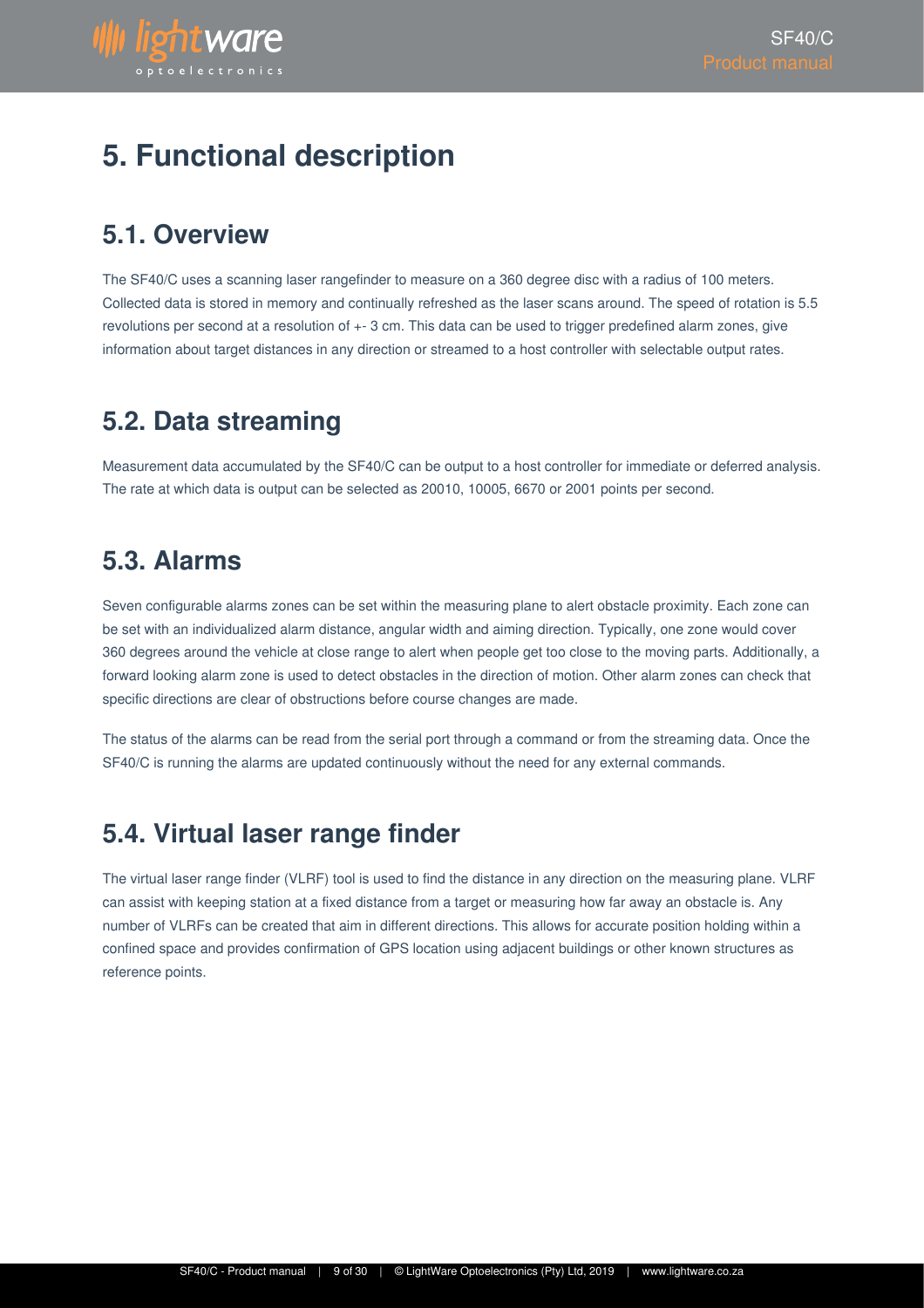

# <span id="page-9-0"></span>**6. Hardware**

### <span id="page-9-1"></span>**6.1. Connector wiring**



#### **Serial UART (Pins 1 & 2)**

- 3.3 V TTL UART
- Supports baud rates from 115200 to 921600

#### **Laser power supply (Pins 3 & 4)**

- Power supply should provide 5 V +- 10%
- Power supply current capacity should be at least 0.2 A

#### **Motor power supply (Pins 5 & 6)**

- Power supply should provide 12 V +- 10%
- Power supply current capacity should be at least 0.5 A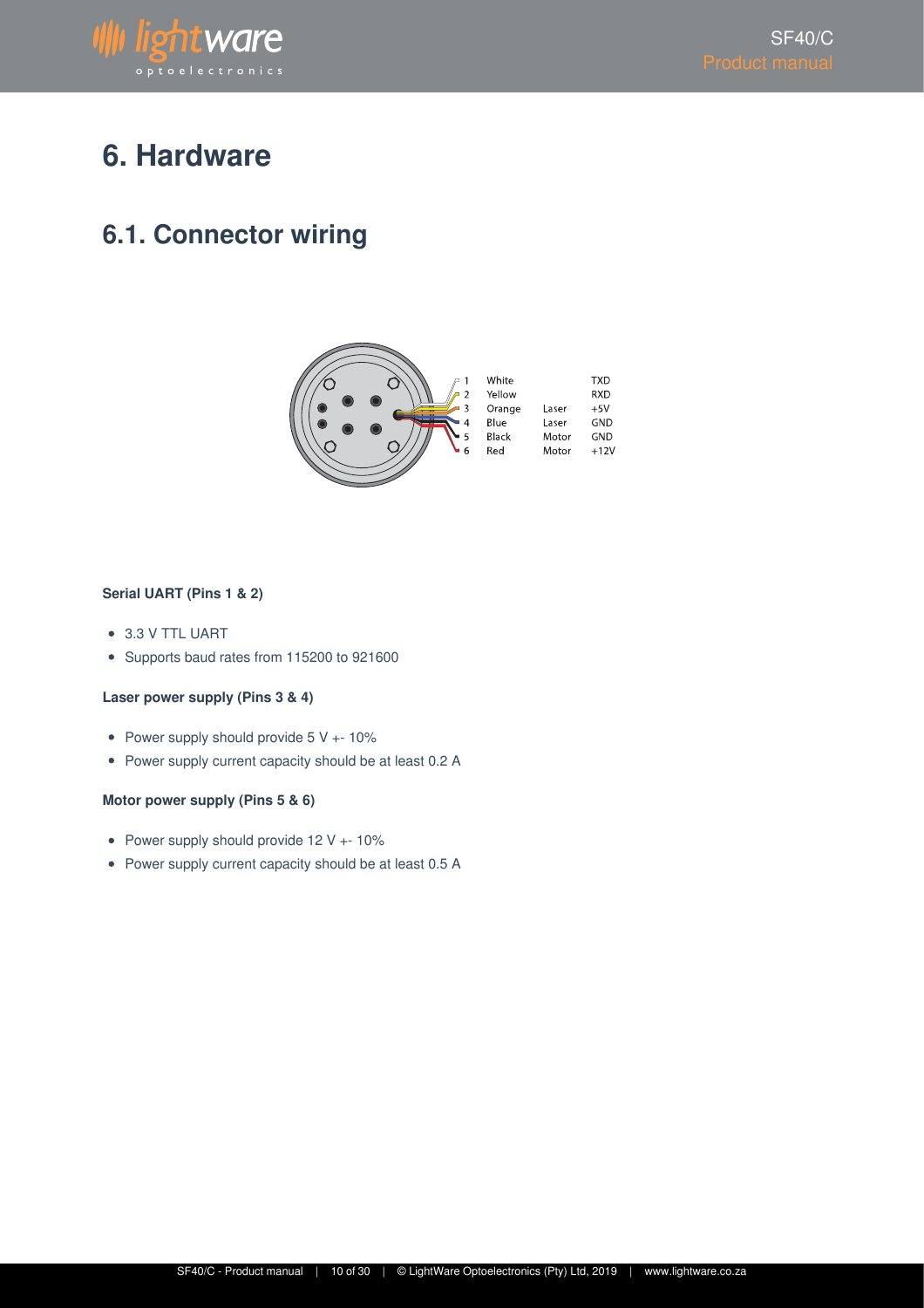

# <span id="page-10-0"></span>**6.2. Mounting on an airframe**







# <span id="page-10-1"></span>**6.3. Dimension drawings**







SF40/C - Product manual | 11 of 30 | © LightWare Optoelectronics (Pty) Ltd, 2019 | www.lightware.co.za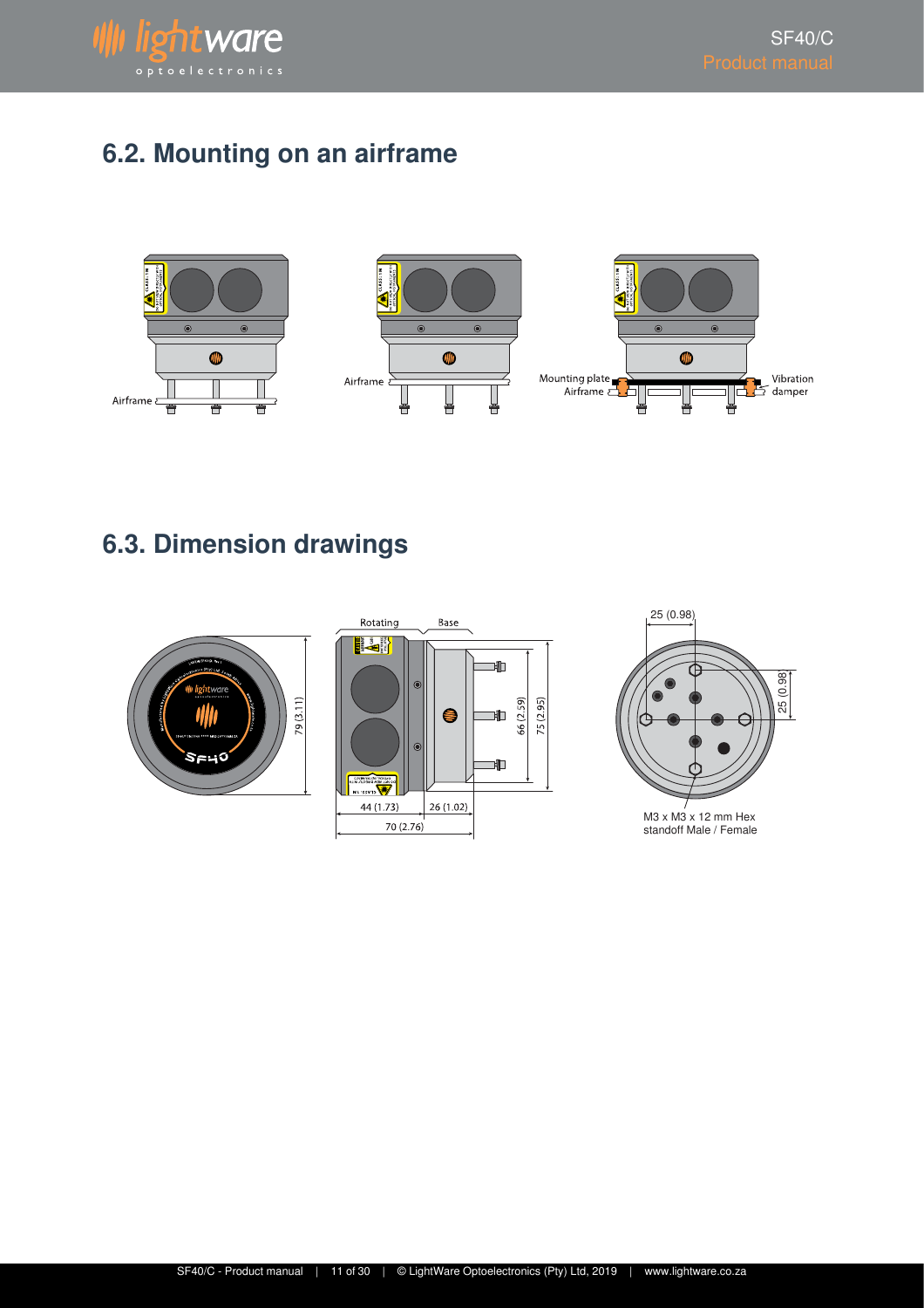

# <span id="page-11-0"></span>**6.4. Labeling**

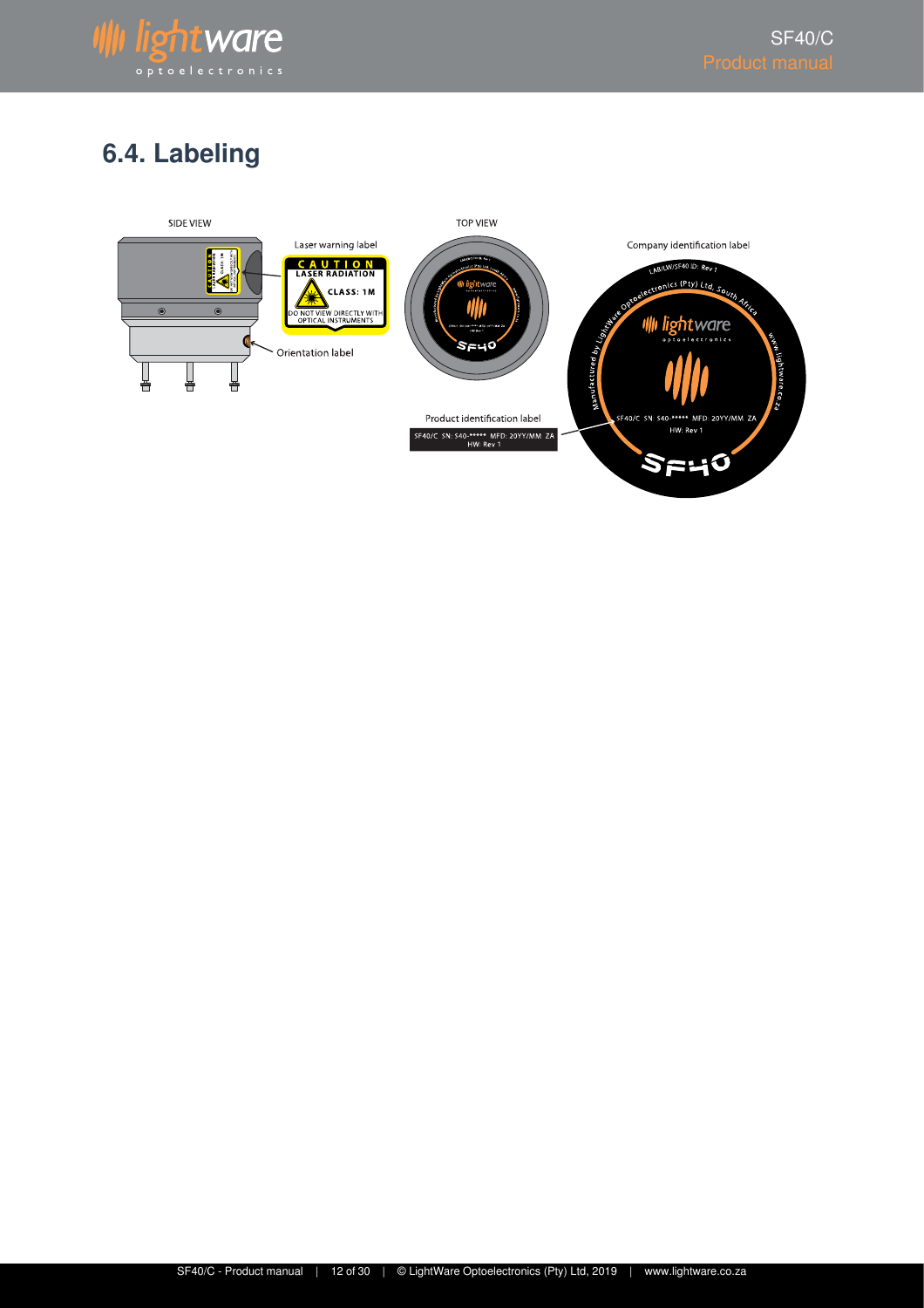

# <span id="page-12-0"></span>**7. Serial interface**

### <span id="page-12-1"></span>**7.1. Overview**

The SF40/C uses a 3.3 V (5 V tolerant) TTL serial UART for communication. Communication is performed using encapsulated packets for both sending and receiving data. Every packet that is sent to the SF40/C is known as a request and a request will always be replied to with a response . There are cases where the SF40/C will send a request packet to the host, these packets are considered streaming packets do not require a response from the host.

Requests are made using one of the available commands and are either flagged as read or write. When a read request is issued then the response will contain the requested data. When a write request is issued then the contents of the response will vary depending on the command.

#### **Default serial interface properties**

- Baud rate: 921600
- Data: 8 bit
- Parity: none
- Stop: 1 bit
- Flow control: none

**The SF40/C can operate in baud rates as low as** 115200 **but maximum data output will require higher rates.**

### <span id="page-12-2"></span>**7.2. Packets**

A packet for both requests and responses is composed of the following bytes:

|           | Header       |              |            |    | Payload   | Checksum          |          |  |
|-----------|--------------|--------------|------------|----|-----------|-------------------|----------|--|
| **Byte:** | <b>Start</b> | Flags<br>low | Flags high | ID | Data 0  N | <b>CRC</b><br>low | CRC high |  |

The Start byte is always 0xAA and indicates the beginning of a packet. It is important to veryify that the payload length is sane (0 to 1023 bytes) and that the checksum is valid before processing a packet, rather than just relying on the start byte.

The Flags bytes form a 16 bit integer that represents the payload length and read/write status of the packet. The payload length is inclusive of the ID byte and the required number of data bytes. The write bit is set to 1 to indicate write mode, or  $\theta$  to indicate read mode.

| **Bit:** | 15                         | 14 | 13 | 12 |  | 10 | 9              | 8 |  | 6 | 片        |  | $\Omega$ | $\Omega$ |  |
|----------|----------------------------|----|----|----|--|----|----------------|---|--|---|----------|--|----------|----------|--|
|          | Flags high byte            |    |    |    |  |    | Flags low byte |   |  |   |          |  |          |          |  |
|          | Payload length (1 to 1023) |    |    |    |  |    |                |   |  |   | Reserved |  |          | W        |  |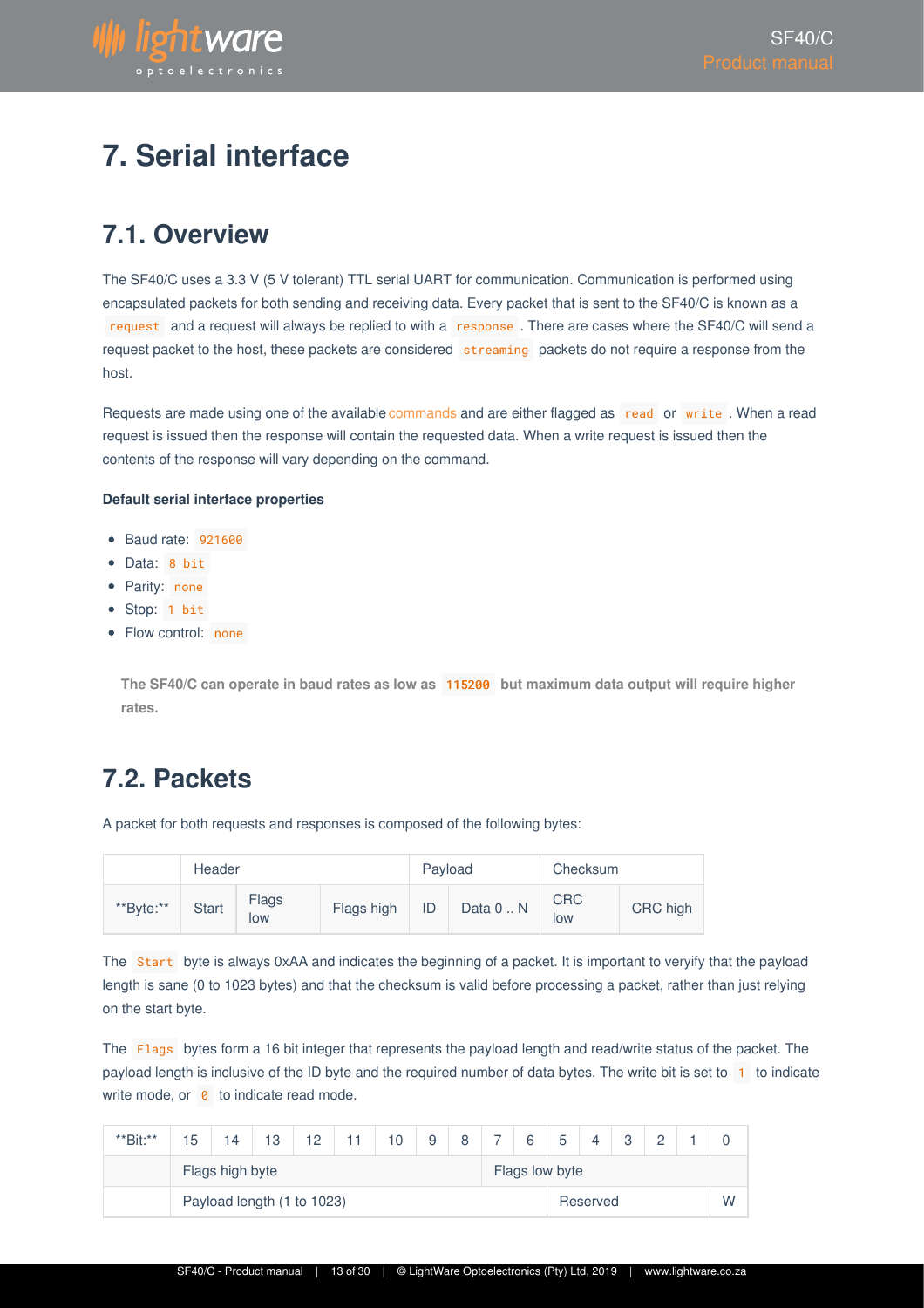

The **ID** byte represents which command the request/response relates to.

There will be between 1 and 1023 Payload bytes (inclusive) depending on the command type. Each command under the detailed command descriptions section documents how the data bytes are used. The ID byte will always be present in the payload, therefore the payload length has a minimum of 1.

The CRC bytes form a 16 bit checksum value used to validate the integrity of the packet data. Every byte in the packet except for the CRC itself is included in the checkum calculation.

### <span id="page-13-0"></span>**7.3. Checksum**

Each packet has a 2 byte checksum which is used to validate data integrity. The algorithm is CRC-16-CCITT 0x1021 (idendtical to the one used for the XMODEM protocol).

The CRC must be correctly formed for the SF40/C to accept and process packets. Below are some examples in various languages for CRC calculation:

**C/C++**

```
uint16_t createCRC(uint8_t* Data, uint16_t Size)
{
     uint16_t crc = 0;
     for (uint32_t i = 0; i < Size; ++i)
      {
         uint16_t code = crc \gg 8;code ^{\wedge} = Data[i];
         code ^{\wedge} = code >> 4;
         \text{crc} = \text{crc} \ll 8;
         \text{crc} ^= code;
         code = code \leq 5;\text{crc} ^= code;
         code = code \le 7;
          crc ^= code;
      }
      return crc;
}
```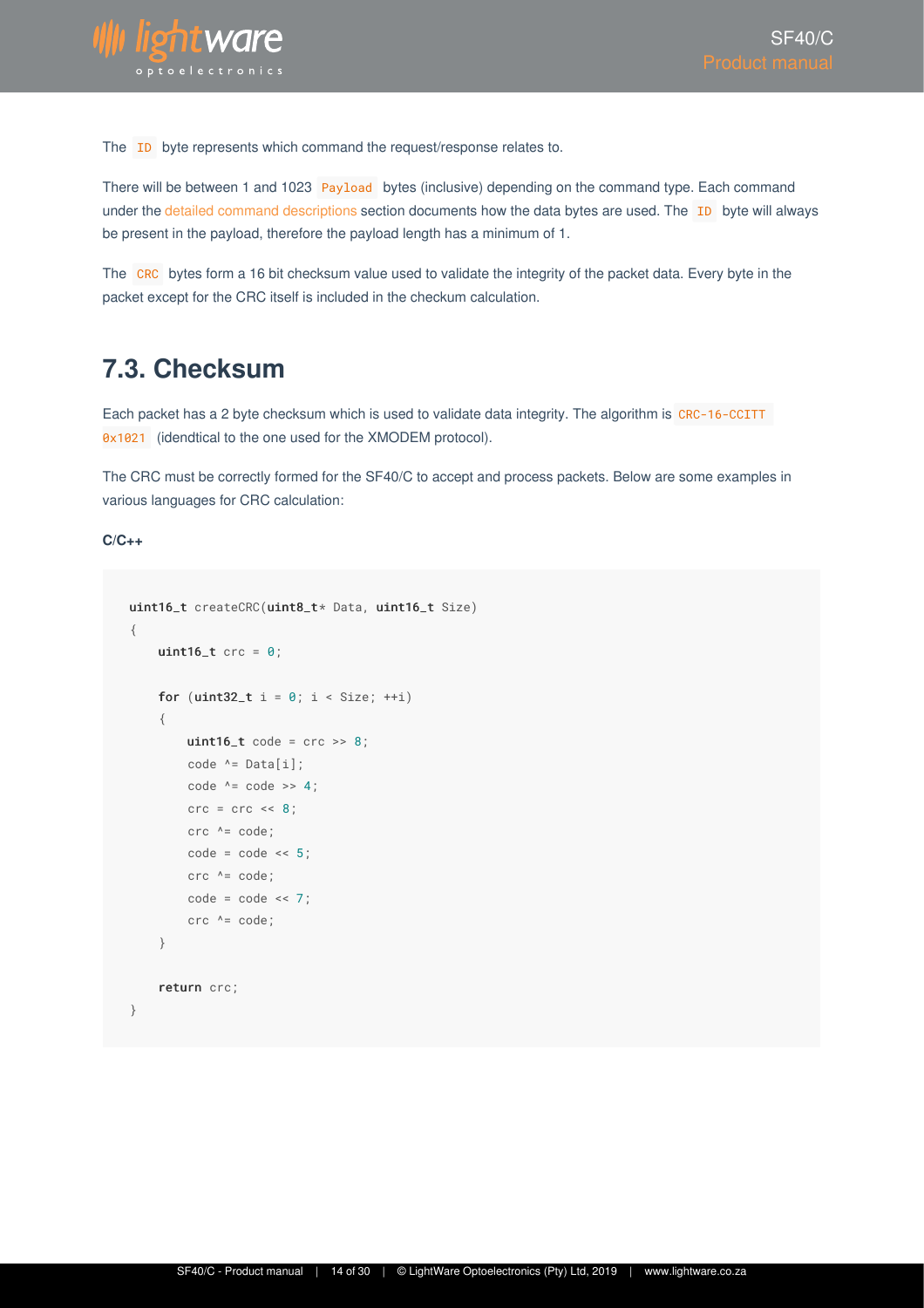

#### **Javascript**

```
function createCRC(data, size) {
    let \text{crc} = \theta;
    for (let i = 0; i < size; ++i) {
        let code = crc \gg 8 & 0xFF;
         code ^= data[i] & 0xFF;
        code^{-k} = code \implies 4;\text{crc} = \text{crc} \ll 8 & \theta \text{xFFFF};
        \text{crc} ^= \text{code};
        code = code \leq 5 \& 0xFFF; crc ^= code;
        code = code \le 7 & 0xFFFF;
         crc ^= code;
     }
     return crc;
}
```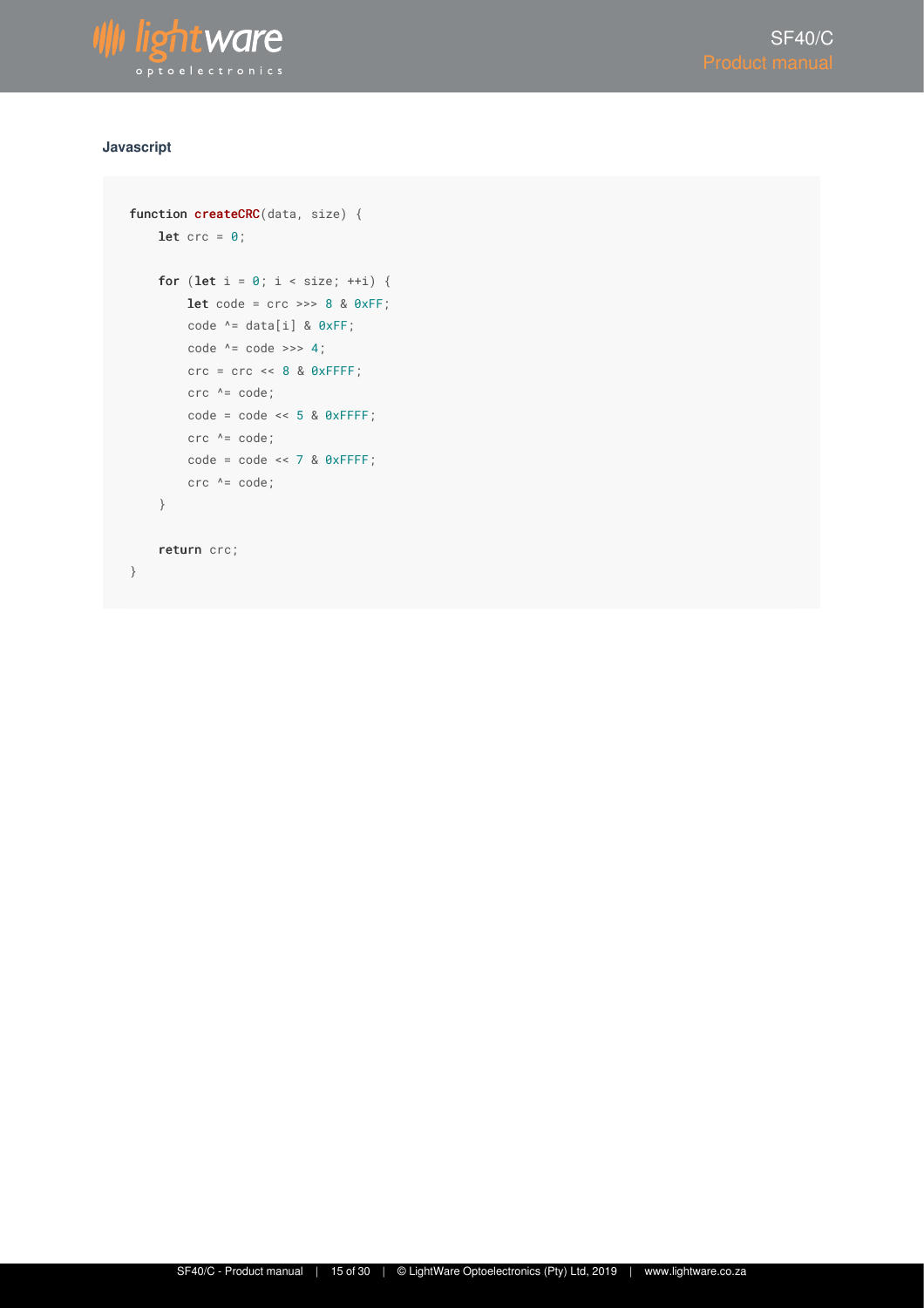

## <span id="page-15-0"></span>**7.4. Receiving packets**

Here is the process for reading the raw serial byte stream and identifying packets. Once a packet has been successfully read it can be processed based on its command ID.



**If the packet length or checksum is invalid then it is technically more correct to roll the incoming stream back to when the start byte was found. However in practice this has little appreciable impact.**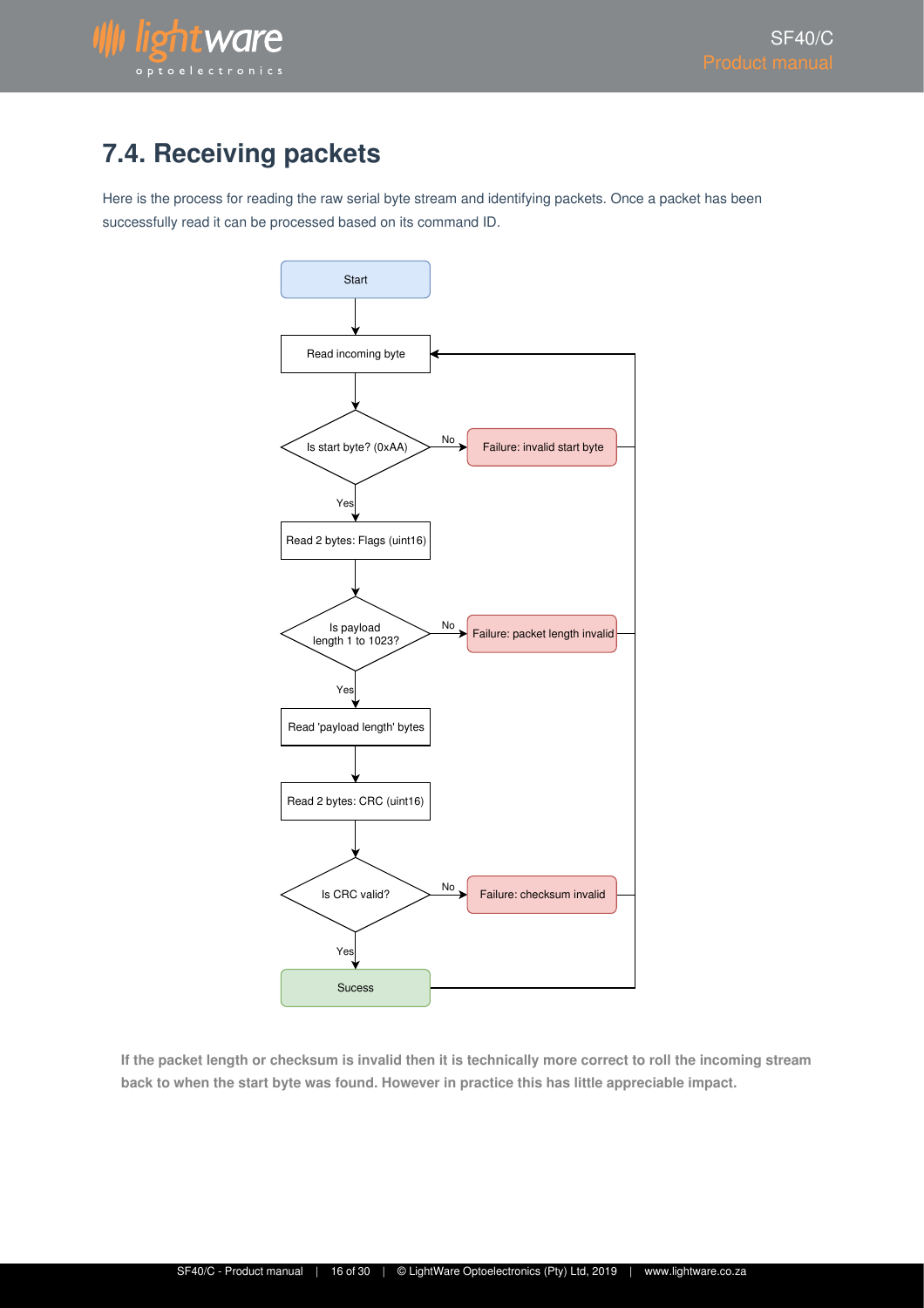

## <span id="page-16-0"></span>**7.5. Handling request & response**

Every request sent to the SF40/C will receive a response, it is often useful to use the response as a way to determine if the request was received and processed. Here is the recommended procedure for sending a command request and reading the response:



**The values used for timeout or number of retries should be tuned to the specific application.**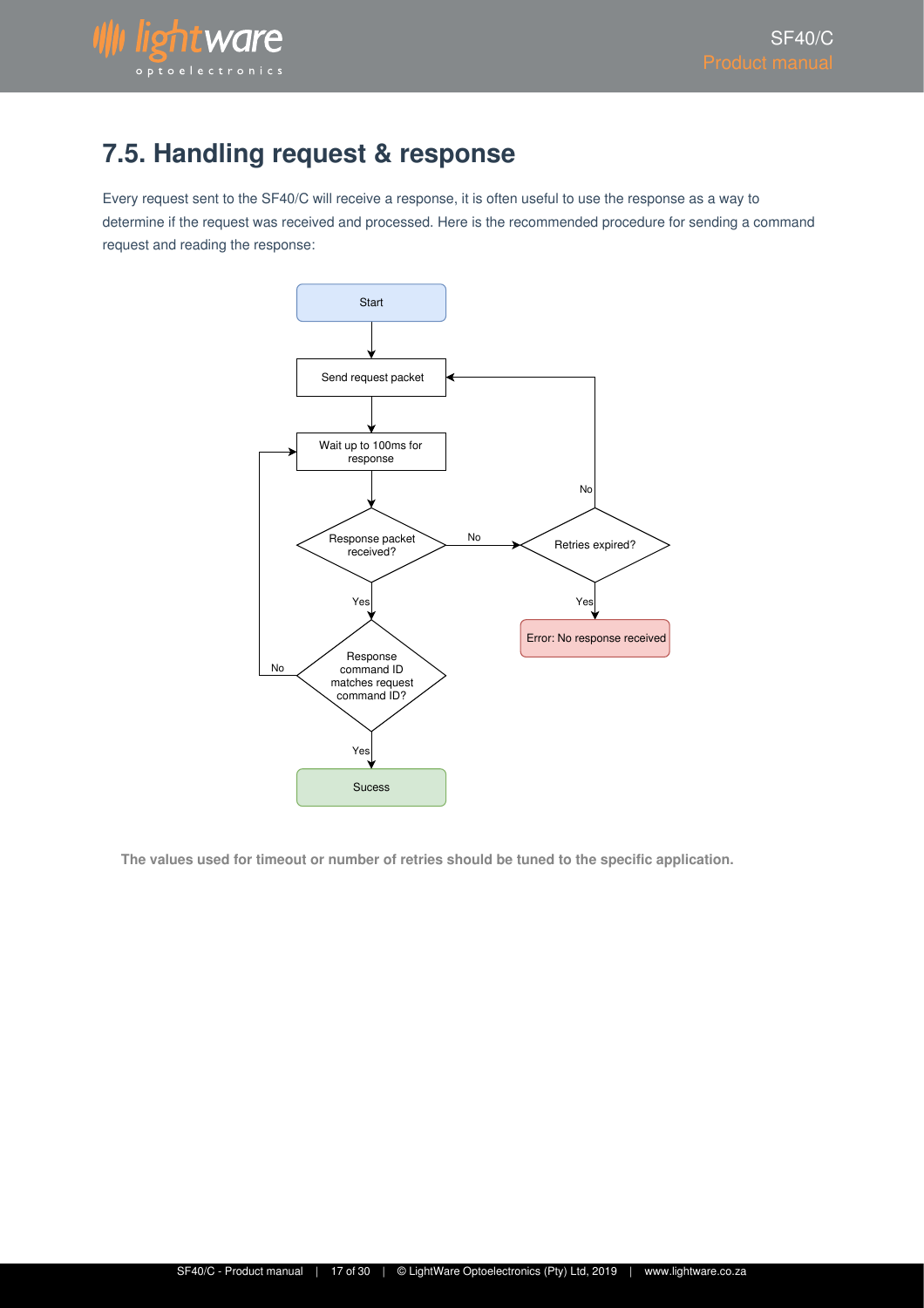

# <span id="page-17-0"></span>**8. Command list**

| ID          | <b>Name</b>                 | <b>Description</b>             | <b>RW</b>    | <b>Read</b><br>bytes | <b>Write</b><br>bytes    | <b>Persists</b>          |
|-------------|-----------------------------|--------------------------------|--------------|----------------------|--------------------------|--------------------------|
| $\mathbf 0$ | <b>Product name</b>         | Product name                   | $\mathsf{R}$ | 16                   |                          |                          |
| 1           | Hardware version            | Hardware revision              | $\mathsf{R}$ | $\overline{4}$       | $\overline{a}$           | $\overline{a}$           |
| 2           | <b>Firmware version</b>     | Firmware revision              | R            | 4                    | $\overline{a}$           | ٠                        |
| 3           | Serial number               | Serial number                  | R            | 16                   |                          | $\overline{a}$           |
| 7           | <b>UTF8</b> text<br>message | Human readable text<br>message |              |                      |                          |                          |
| 9           | User data                   | 16 byte store for user data    | <b>RW</b>    | 16                   | 16                       | Y                        |
| 10          | <b>Token</b>                | Next usable safety token       | $\mathsf R$  | $\overline{c}$       |                          |                          |
| 12          | Save parameters             | Store persistable parameters   | W            | $\overline{a}$       | $\overline{2}$           | $\overline{a}$           |
| 14          | Reset                       | Restart the unit               | W            | L,                   | $\overline{c}$           | L,                       |
| 16          | <b>Stage firmware</b>       | Upload firmware file pages     | <b>RW</b>    | 4                    | 130                      | $\overline{a}$           |
| 17          | <b>Commit firmware</b>      | Apply staged firmware          | <b>RW</b>    | $\overline{4}$       | $\overline{0}$           |                          |
| 20          | Incoming voltage            | Measured incoming voltage      | $\mathsf{R}$ | 4                    | $\overline{\phantom{0}}$ | $\overline{a}$           |
| 30          | <b>Stream</b>               | Current data stream type       | <b>RW</b>    | 4                    | 4                        | N                        |
| 48          | Distance output             | Streaming distance data        |              | $\overline{a}$       |                          |                          |
| 50          | <b>Laser firing</b>         | Laser firing state             | <b>RW</b>    | 1                    | 1                        | N                        |
| 55          | Temperature                 | Measured temperature           | R            | $\overline{4}$       |                          | $\frac{1}{2}$            |
| 90          | <b>Baud rate</b>            | Serial baud rate               | <b>RW</b>    | 1                    | 1                        | Y                        |
| 105         | <b>Distance</b>             | Single direction distance      | <b>RW</b>    | 12                   | 6                        | N                        |
| 106         | Motor state                 | Motor state                    | R            | 1                    | $\overline{\phantom{0}}$ | L,                       |
| 107         | Motor voltage               | Measured motor voltage         | R            | $\overline{2}$       |                          |                          |
| 108         | Output rate                 | Streaming point output rate    | ${\sf RW}$   | 1                    | 1                        | Y                        |
| 109         | Forward offset              | Forward orientation offset     | <b>RW</b>    | $\overline{c}$       | $\overline{c}$           | Y                        |
| 110         | <b>Revolutions</b>          | Number of revolutions          | R            | $\overline{4}$       | $\overline{\phantom{a}}$ | $\overline{\phantom{0}}$ |
| $111$       | Alarm state                 | Triggered state of alarms      | $\mathsf{R}$ | 1                    | $\overline{\phantom{0}}$ | $\overline{\phantom{0}}$ |
| 112         | Alarm 1                     | Alarm 1 configuration          | <b>RW</b>    | $\overline{7}$       | $\overline{7}$           | Υ                        |
| 113         | Alarm <sub>2</sub>          | Alarm 2 configuration          | <b>RW</b>    | $\overline{7}$       | $\overline{7}$           | Y                        |
| 114         | Alarm <sub>3</sub>          | Alarm 3 configuration          | <b>RW</b>    | $\overline{7}$       | $\overline{7}$           | Y                        |
| 115         | Alarm 4                     | Alarm 4 configuration          | <b>RW</b>    | $\overline{7}$       | $\overline{7}$           | Y                        |
| 116         | Alarm <sub>5</sub>          | Alarm 5 configuration          | <b>RW</b>    | $\overline{7}$       | $\overline{7}$           | Υ                        |
| 117         | Alarm <sub>6</sub>          | Alarm 6 configuration          | <b>RW</b>    | $\overline{7}$       | $\overline{7}$           | Y                        |
| 118         | Alarm <sub>7</sub>          | Alarm 7 configuration          | <b>RW</b>    | $\overline{7}$       | $\overline{7}$           | Υ                        |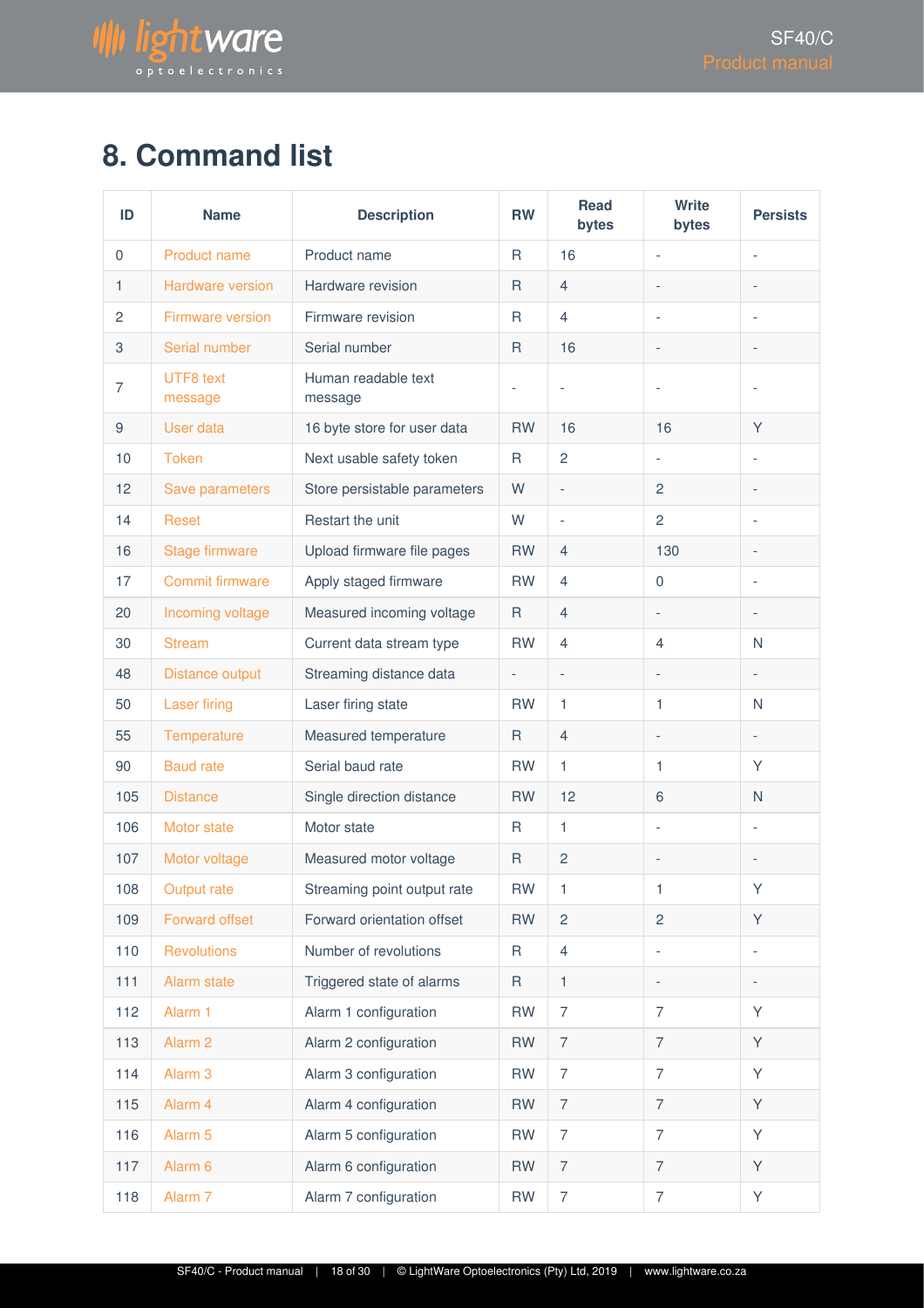

# <span id="page-18-0"></span>**9. Detailed command descriptions**

## <span id="page-18-1"></span>**9.1. Product name [0]**

A 16 byte string indicating the product model name. This will always be SF40 followed by a null terminator. You can use this to verify the SF40/C is connected and operational over the selected interface.

| <b>Read</b>    | Write | <b>Persists</b> |
|----------------|-------|-----------------|
| 16 byte string | -     |                 |

# <span id="page-18-2"></span>**9.2. Hardware version [1]**

The hardware revision number as a uint32.

| <b>Read</b> | Write | <b>Persists</b> |
|-------------|-------|-----------------|
| uint32      |       |                 |

## <span id="page-18-3"></span>**9.3. Firmware version [2]**

The version of currently installed firmware represented as 4 bytes. This can be used to identify the product for API compatibility.

|             | 2     |       | 3     |  | 4               |  |
|-------------|-------|-------|-------|--|-----------------|--|
| Patch       | Minor |       | Major |  | Reserved        |  |
| <b>Read</b> |       | Write |       |  | <b>Persists</b> |  |
| 4 bytes     |       |       |       |  |                 |  |

# <span id="page-18-4"></span>**9.4. Serial number [3]**

A 16 byte string (null terminated) of the serial identifier assigned during production.

| <b>Read</b>    | Write | <b>Persists</b> |
|----------------|-------|-----------------|
| 16 byte string | -     |                 |

# <span id="page-18-5"></span>**9.5. UTF8 text message [7]**

*Serial interface only*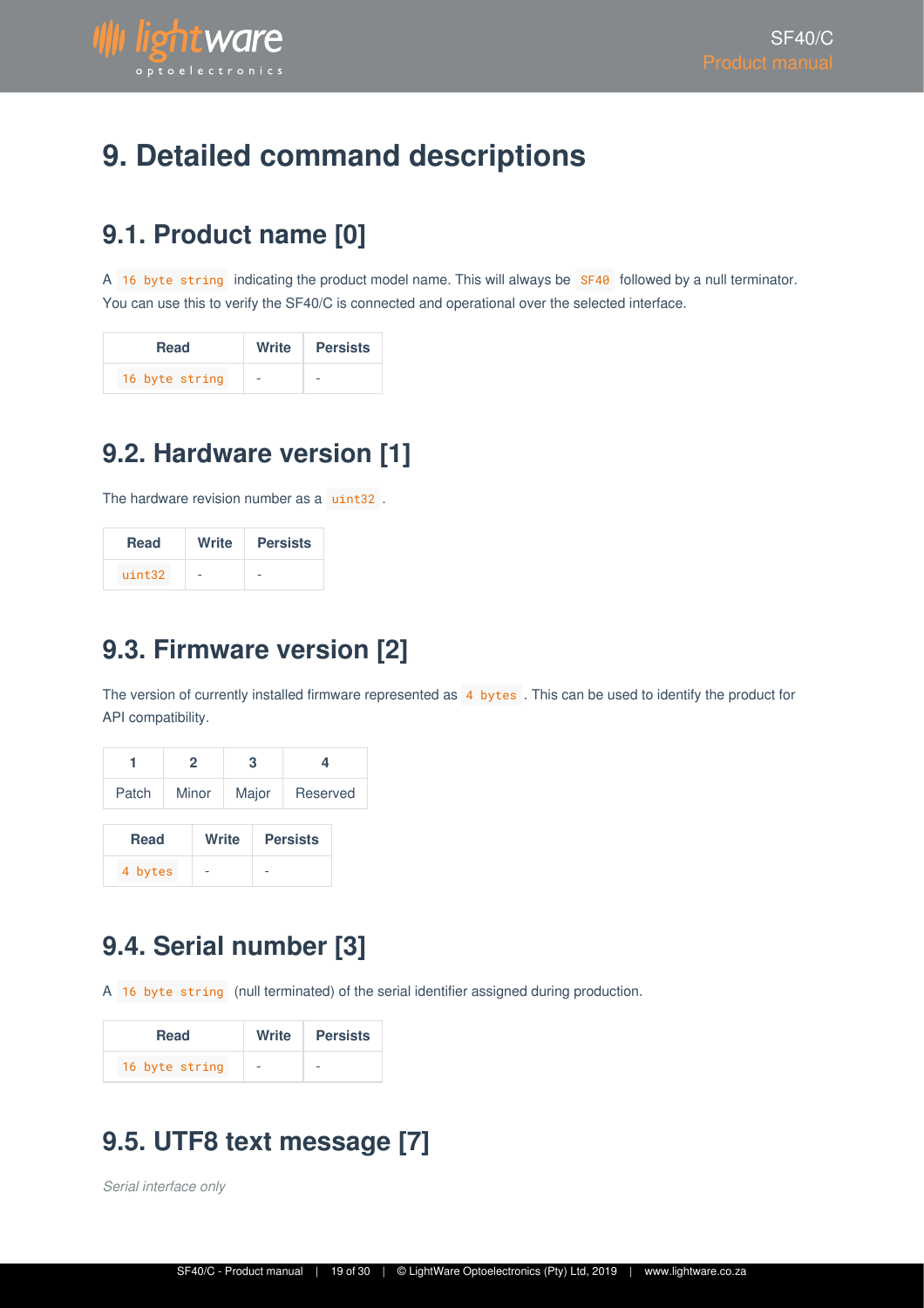

A null terminated ASCII string. The SF40/C will send this command when it needs to communicate a human readable message.

| <b>Read</b> | Write | <b>Persists</b> |
|-------------|-------|-----------------|
|             |       |                 |

## <span id="page-19-0"></span>**9.6. User data [9]**

This command allows 16 bytes to be stored and read for any purpose.

| <b>Read</b> | Write    | <b>Persists</b> |
|-------------|----------|-----------------|
| 16 bytes    | 16 bytes | Yes             |

# <span id="page-19-1"></span>**9.7. Token [10]**

Current safety token required for performing certain operations. Once a token has been used it will expire and a new token is created.

| <b>Read</b> | Write | <b>Persists</b> |
|-------------|-------|-----------------|
| uint16      |       |                 |

## <span id="page-19-2"></span>**9.8. Save parameters [12]**

Several commands write to parameters that can persist across power cycles. These parameters will only persist once the Save parameters command has been written with the appropriate token. The safety token is used to prevent unintentional writes and once a successful save has completed the token will expire.

| <b>Read</b> | Write  | <b>Persists</b> |
|-------------|--------|-----------------|
|             | uint16 |                 |

### <span id="page-19-3"></span>**9.9. Reset [14]**

Writing the safety token to this command will restart the SF40/C.

| <b>Read</b> | Write  | <b>Persists</b> |
|-------------|--------|-----------------|
|             | uint16 |                 |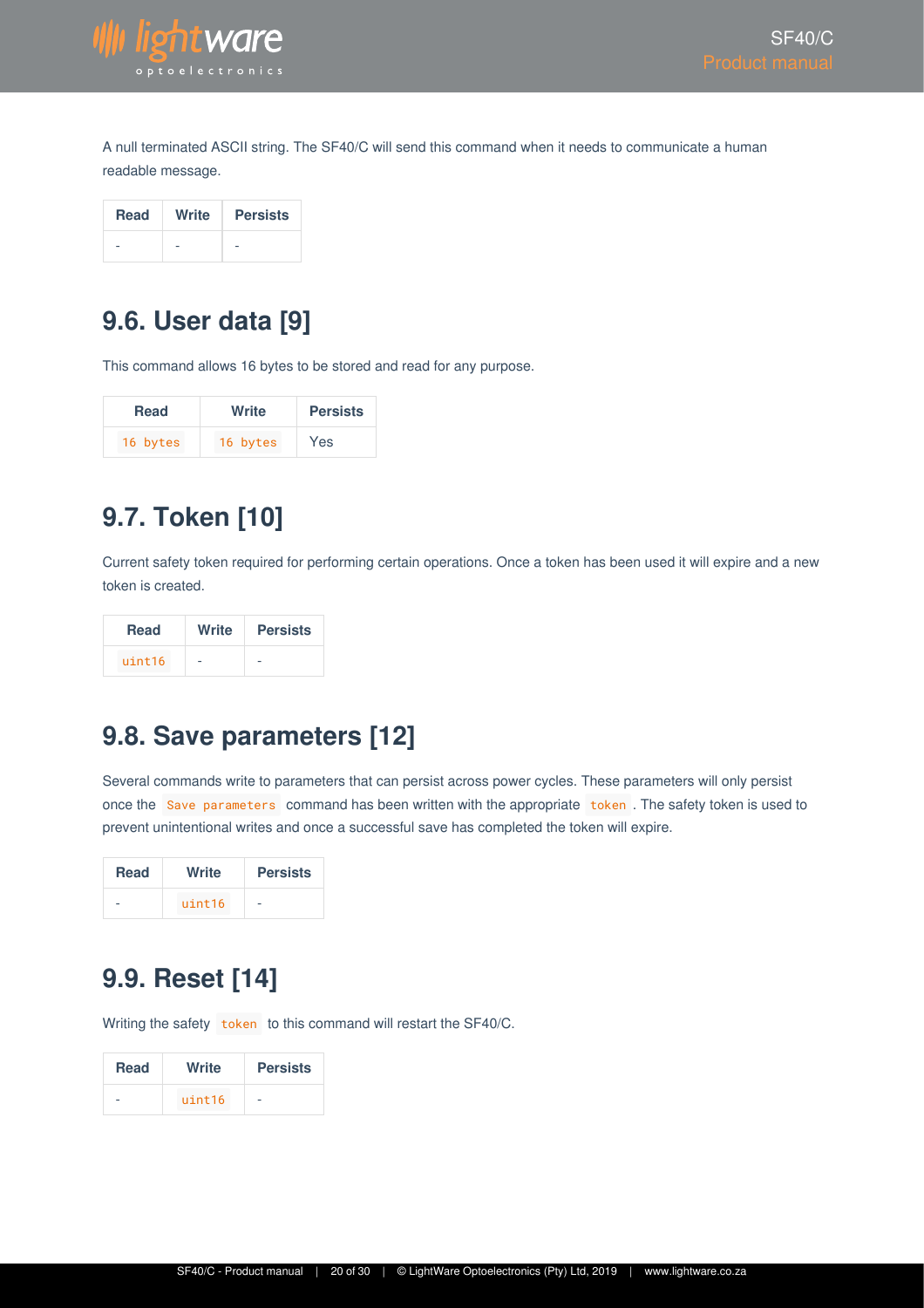

## <span id="page-20-0"></span>**9.10. Stage firmware [16]**

The first part of uploading firmware to the SF40/C is to stage the data. This command accepts pages of the firmware, each 128 bytes long, and an index to indicate which page is being uploaded. Pages are created by dividing the firmware upgrade file into multiple 128 byte chunks.

When writing to this command, use the following data structure:

| <b>Byte offset</b> | Data type | <b>Name</b> | <b>Description</b>                                    |
|--------------------|-----------|-------------|-------------------------------------------------------|
| 0x00               | int16     | Page index  | The index of the page currently being uploaded        |
| 0x02               | 128 bytes | Page data   | The byte data of the page currently being<br>uploaded |

When reading this command, or analyzing its response after writing a page, the packet will contain an int32 error code:

| Value                   | <b>Description</b>                              |
|-------------------------|-------------------------------------------------|
| 0 <sub>to</sub><br>1000 | Index of successfully written page              |
| -1                      | Page length is invalid                          |
| $-2$                    | Page index is out of range                      |
| -3                      | Flash failed to erase                           |
| $-4$                    | Firmware file has invalid header                |
| -5                      | Flash failed to write                           |
| -6                      | Firmware is for a different hardware<br>version |
| $-7$                    | Firmware is for a different product             |

| Read  | Write     | <b>Persists</b> |
|-------|-----------|-----------------|
| int32 | 130 bytes | -               |

# <span id="page-20-1"></span>**9.11. Commit firmware [17]**

The second part of uploading firmware to the SF40/C is to commit the staged data. Once the firmware data has been fully uploaded using the Stage firmware [16] command, then this command can be written to (with 0 bytes).

When reading this command, or analyzing its response after writing, the packet will contain an int32 error code:

| Value | <b>Description</b>                                        |  |  |
|-------|-----------------------------------------------------------|--|--|
| $-1$  | Firmware integrity check failed                           |  |  |
|       | Firmware integrity check passed and firmware<br>committed |  |  |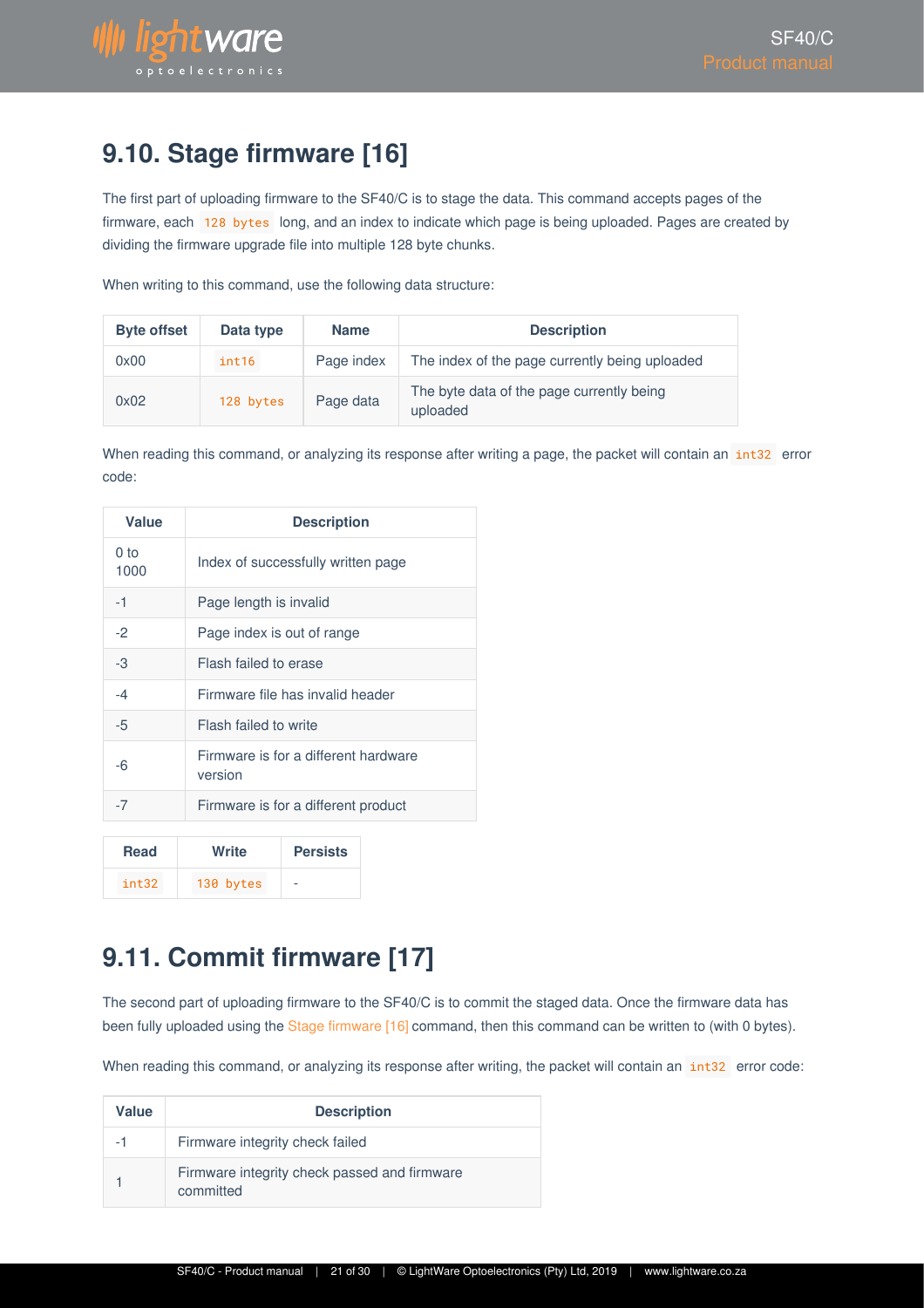

Once the firmware is committed, a reboot is required to engage the new firmware. This can be done by cycling power to the SF40/C or by sending the Reset [14] command.

After the unit has rebooted the firmware version should be checked to ensure the new firmware is installed.

| Read  | Write   | <b>Persists</b> |
|-------|---------|-----------------|
| int32 | 0 bytes | -               |

## <span id="page-21-0"></span>**9.12. Incoming voltage [20]**

The incoming voltage is directly measured from the incoming 5 V line. The response from reading this command is in counts. To convert the counts to voltage use the following equation:

|             |  | voltage = $($ counts $/$ 4095.0) x 2.048 x 5.7 |  |
|-------------|--|------------------------------------------------|--|
| <b>Read</b> |  | Write   Persists                               |  |
|             |  |                                                |  |

# <span id="page-21-1"></span>**9.13. Stream [30]**

 $uint32$ 

The SF40/C can continuously output data without individual request commands being issued. Reading from the Stream command will indicate what type of data is being streamed. Writing to the Stream command will set the type of data to be streamed.

| Value       | <b>Streamed data</b>     |              |    |
|-------------|--------------------------|--------------|----|
| O           | disabled                 |              |    |
| 3           | Distance output [48]     |              |    |
| <b>Read</b> | Write<br><b>Persists</b> |              |    |
| uint32      |                          | $u$ int $32$ | N٥ |

### <span id="page-21-2"></span>**9.14. Distance output [48]**

This command contains measurement results over a period of time. If Stream [30] is set to 3 then this command will automatically output as measurements are taken.

Please note that the rate at which this command is output will vary based on Output rate [108].

Each distance output packet contains distance measurement data for a consecutive series of points. There is a maximum of 200 points per packet. A packet will only contain points from the same revolution.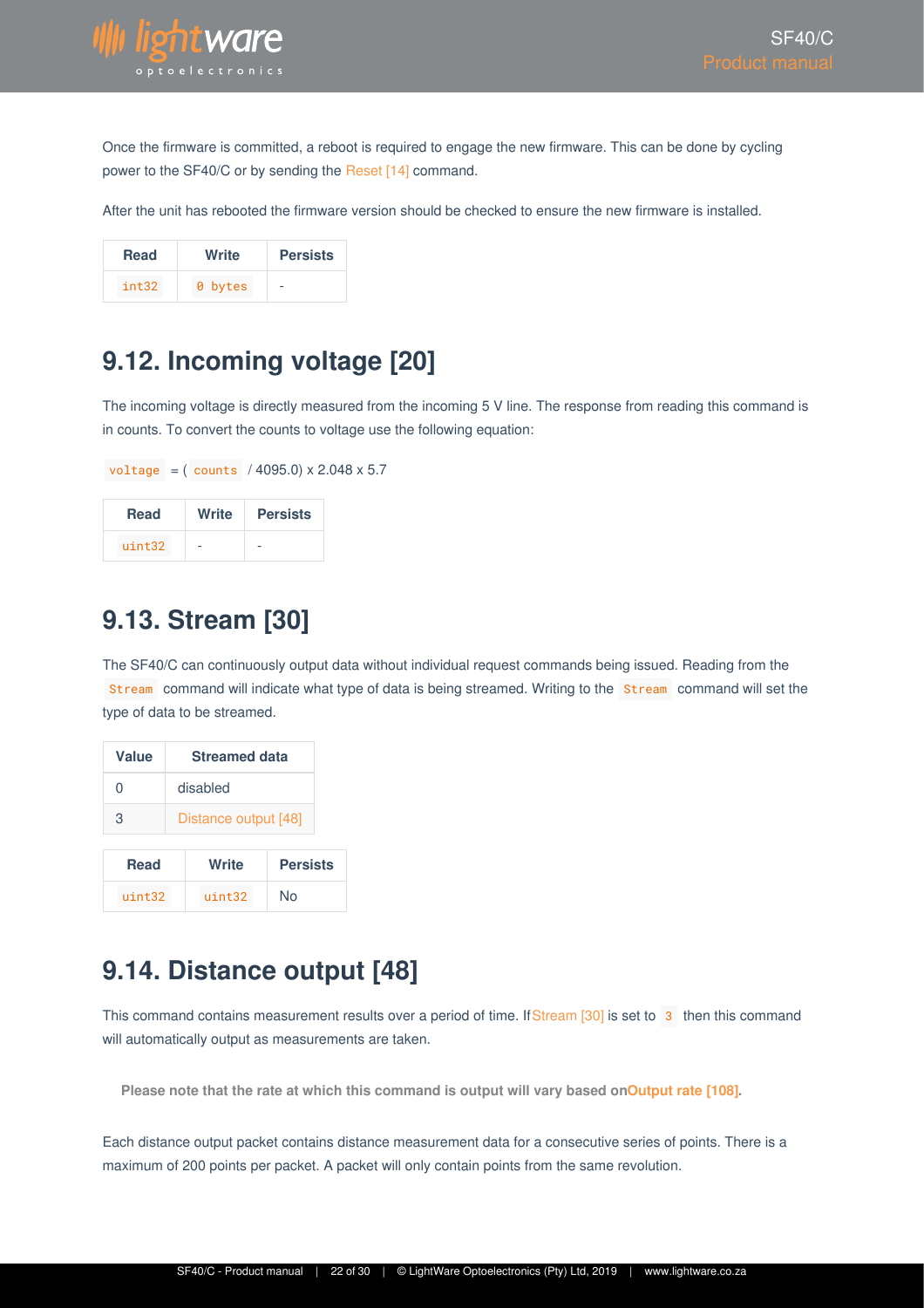

#### The data is composed as follows:

| <b>Byte</b><br>offset | Data type              | <b>Name</b>          | <b>Description</b>                                                                      |
|-----------------------|------------------------|----------------------|-----------------------------------------------------------------------------------------|
| 0x00                  | 1 byte                 | Alarm state          | State of each alarm as described in Alarm state [111]                                   |
| 0x01                  | uint16                 | Points per<br>second | Number of points per second.                                                            |
| 0x03                  | int16                  | Forward<br>offset    | Orientation offset as described in Forward offset [109]                                 |
| 0x05                  | int16                  | Motor<br>voltage     | Motor voltage as described in Motor voltage [107]                                       |
| 0x07                  | uint8                  | Revolution<br>index  | Increments as each new revolution begins. Note that this<br>value wraps to 0 after 255. |
| 0x08                  | uint16                 | Point total          | Total number of points this revolution.                                                 |
| 0x0A                  | uint16                 | Point count          | Number of points in this packet.                                                        |
| 0x0C                  | uint16                 | Point start<br>index | Index of the first point in this packet.                                                |
| 0x0E                  | Point count X<br>int16 | Point<br>distances   | Array of distances [cm] for each point.                                                 |

By using the Point start index and Point total you can determine the angle in degrees that each point in the packet was measured at.

- Point index of Nth point in packet =  $Point \, start \, index + N$
- Point angle  $[degrees] = (Point index / Point total ) * 360$

| <b>Read</b> | Write | <b>Persists</b> |
|-------------|-------|-----------------|
|             |       |                 |

## <span id="page-22-0"></span>**9.15. Laser firing [50]**

Reading this command will indicate the current laser firing state. Writing to this command will enable or disable the firing of the laser.

| <b>Value</b> | <b>Description</b> |
|--------------|--------------------|
| N            | <b>Disabled</b>    |
|              | Enabled            |
|              | Write              |

| Read  | Write | <b>Persists</b> |  |
|-------|-------|-----------------|--|
| uint8 | uint8 | No              |  |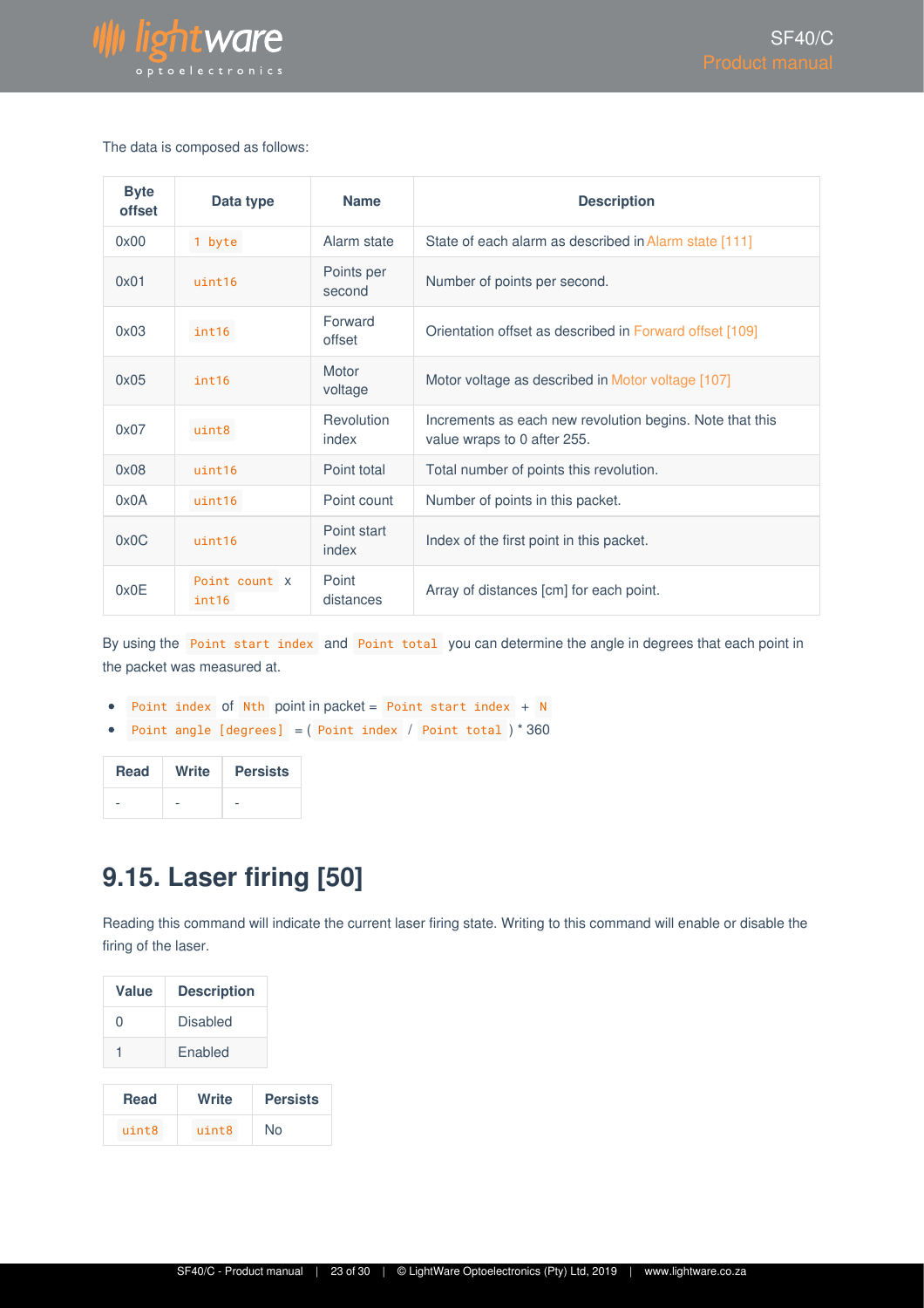

## <span id="page-23-0"></span>**9.16. Temperature [55]**

Reading this command will return the temperature in 100ths of a degree.

| <b>Read</b> | Write                    | <b>Persists</b> |
|-------------|--------------------------|-----------------|
| uint32      | $\overline{\phantom{a}}$ |                 |

### <span id="page-23-1"></span>**9.17. Baud rate [90]**

The baud rate as used by the serial interface. This parameter only takes effect when the serial interface is first enabled after power-up or restart.

Reading this command will return the baud rate. Writing to this command will set the baud rate.

| Value       | <b>Baud rate</b><br>[bps] |                 |
|-------------|---------------------------|-----------------|
| 4           | 115200                    |                 |
| 5           | 230400                    |                 |
| 6           | 460800                    |                 |
| 7           | 921600                    |                 |
| <b>Read</b> | Write                     | <b>Persists</b> |

uint8 uint8 Yes

# <span id="page-23-2"></span>**9.18. Distance [105]**

**NOTE: The data structure for reading/writing this command has changed since firmware 1.0.1.**

Reading this command will return the average, closest and furthest distance within an angular view pointing in a specified direction. When writing to this command you can specify the direction and angular width of the view that the results are calculated from. The response to the write command is the same as the read command. Readings below the Minimum distance will be ignored.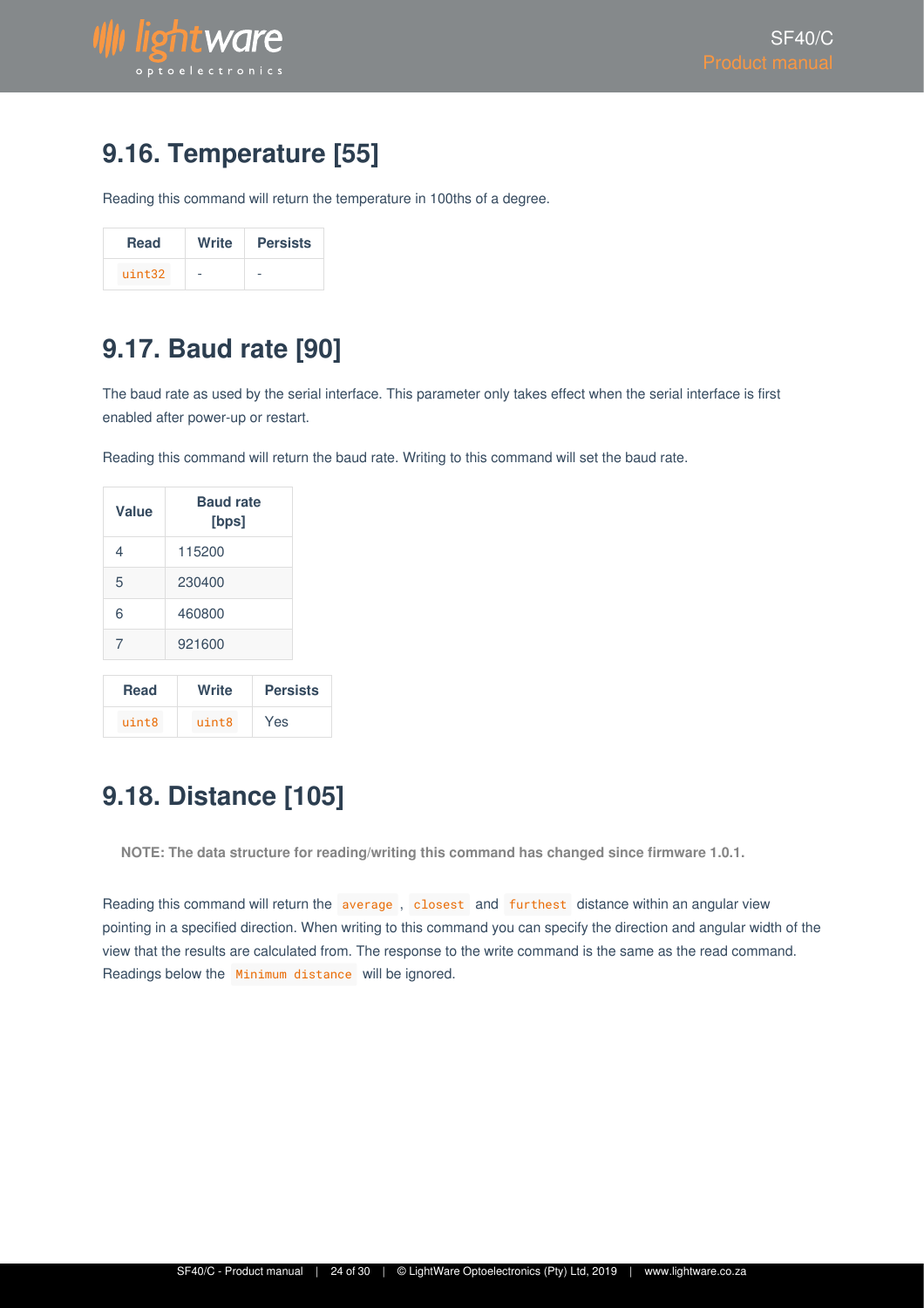

#### Data response when reading or writing:

| <b>Byte offset</b> | Data type | <b>Description</b>                              |
|--------------------|-----------|-------------------------------------------------|
| 0x00               | int16     | Average distance [cm]                           |
| 0x02               | int16     | Closest distance [cm]                           |
| 0x04               | int16     | Furthest distance [cm]                          |
| 0x06               | int16     | Angle to closest distance [10ths of a<br>degree |
| 0x08               | $11nt32$  | Calculation time [us]                           |

Data for request when writing:

| <b>Byte offset</b> | Data type         | <b>Description</b>         |
|--------------------|-------------------|----------------------------|
| 0x00               | int <sub>16</sub> | Direction [degrees]        |
| 0x02               | int16             | Angular width<br>[degrees] |
| 0x04               | int16             | Minimum distance [cm]      |

| <b>Read</b> | Write   | <b>Persists</b> |
|-------------|---------|-----------------|
| 12 bytes    | 6 bytes | N               |

### <span id="page-24-0"></span>**9.19. Motor state [106]**

Reading this command will return the current state of the motor. This can be useful to debug or check start-up conditions.

| Value | <b>Description</b>                                    |
|-------|-------------------------------------------------------|
|       | Motor is preparing for start-up.                      |
| 2     | Motor is waiting for first 5 revolutions to<br>occur. |
| З     | Motor is running normally.                            |
|       | Motor has failed to communicate.                      |

| <b>Read</b> | Write | <b>Persists</b> |
|-------------|-------|-----------------|
| uint8       |       |                 |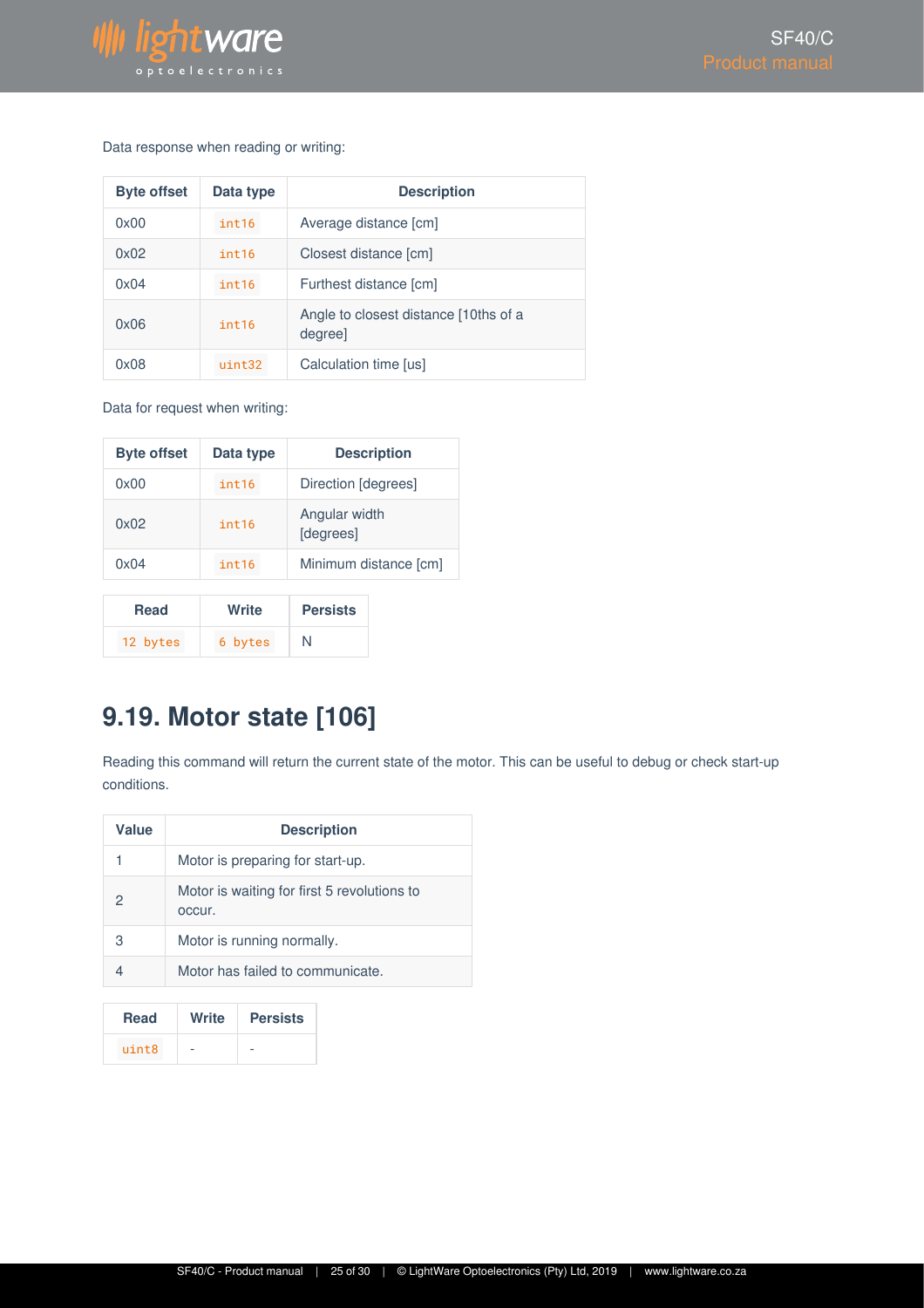

## <span id="page-25-0"></span>**9.20. Motor voltage [107]**

Reading this command will return the voltage drawn by the motor in mV.

| <b>Read</b> | Write | <b>Persists</b> |
|-------------|-------|-----------------|
| uint16      | -     |                 |

### <span id="page-25-1"></span>**9.21. Output rate [108]**

The output rate controls the amount of data sent to the host when distance output streaming is enabled.

| <b>Value</b> | <b>Points per</b><br>second |                 |  |
|--------------|-----------------------------|-----------------|--|
| 0            | 20010                       |                 |  |
| 1            | 10005                       |                 |  |
| 2            | 6670                        |                 |  |
| 3            | 2001                        |                 |  |
| Read         | Write                       | <b>Pareiete</b> |  |

| Read  | Write       | <b>Persists</b> |
|-------|-------------|-----------------|
| uintR | $u$ int $8$ | Yes             |

## <span id="page-25-2"></span>**9.22. Forward offset [109]**

The forward offset affects the position of the  $\theta$  degree direction. The orientation label on the front of the  $SF40/C$  marks the default  $\theta$  degree direction.

| <b>Read</b> | Write | <b>Persists</b> |
|-------------|-------|-----------------|
| int16       | int16 | Yes             |

## <span id="page-25-3"></span>**9.23. Revolutions [110]**

Reading this command will return the number of full revolutions since start-up.

**Please note that this value will reset to zero after 4294967295 revolutions.**

| <b>Read</b> | Write | <b>Persists</b> |
|-------------|-------|-----------------|
| uint32      |       |                 |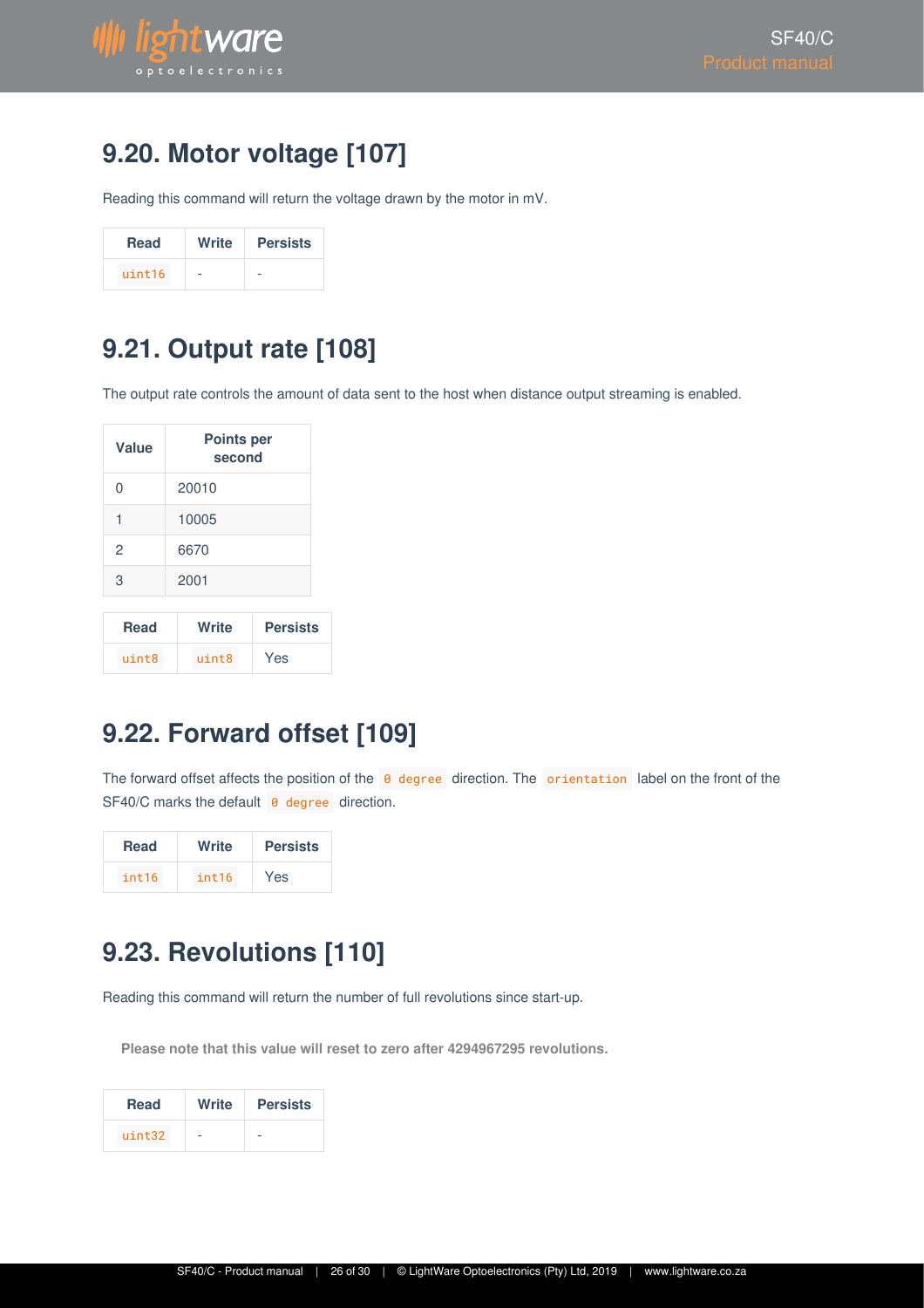

## <span id="page-26-0"></span>**9.24. Alarm state [111]**

Reading this command will return a byte with the current state of all alarms. Each bit represents 1 of the 7 alarms, if the bit is set then the alarm is currently triggered. The most significant bit is set when any alarm is currently triggered.

| Bit | <b>Description</b> |  |
|-----|--------------------|--|
| 0   | Alarm 1            |  |
| 1   | Alarm <sub>2</sub> |  |
| 2   | Alarm <sub>3</sub> |  |
| 3   | Alarm 4            |  |
| 4   | Alarm <sub>5</sub> |  |
| 5   | Alarm <sub>6</sub> |  |
| 6   | Alarm <sub>7</sub> |  |
| 7   | Any alarm          |  |

| <b>Read</b> | Write | <b>Persists</b> |
|-------------|-------|-----------------|
| 1 byte      | -     | -               |

# <span id="page-26-1"></span>**9.25. Alarm 1 [112]**

**This is the same for all 7 alarms.**

By reading this command the configuration for this alarm is retrieved as follows:

| <b>Byte offset</b> | Data type | <b>Name</b>      | <b>Description</b>                                     |
|--------------------|-----------|------------------|--------------------------------------------------------|
| 0x00               | uint8     | Enabled          | is enabled, $\theta$ is disabled.                      |
| 0x01               | int16     | <b>Direction</b> | Primary direction in degrees.                          |
| 0x03               | int16     | Width            | Angular width in degrees around the primary direction. |
| 0x05               | int16     | <b>Distance</b>  | Distance at which alarm is triggered.                  |

The same data bytes as specified above can be written to this command to set the alarm configuration.

| <b>Read</b> | Write   | <b>Persists</b> |
|-------------|---------|-----------------|
| 7 bytes     | 7 bytes | Yes             |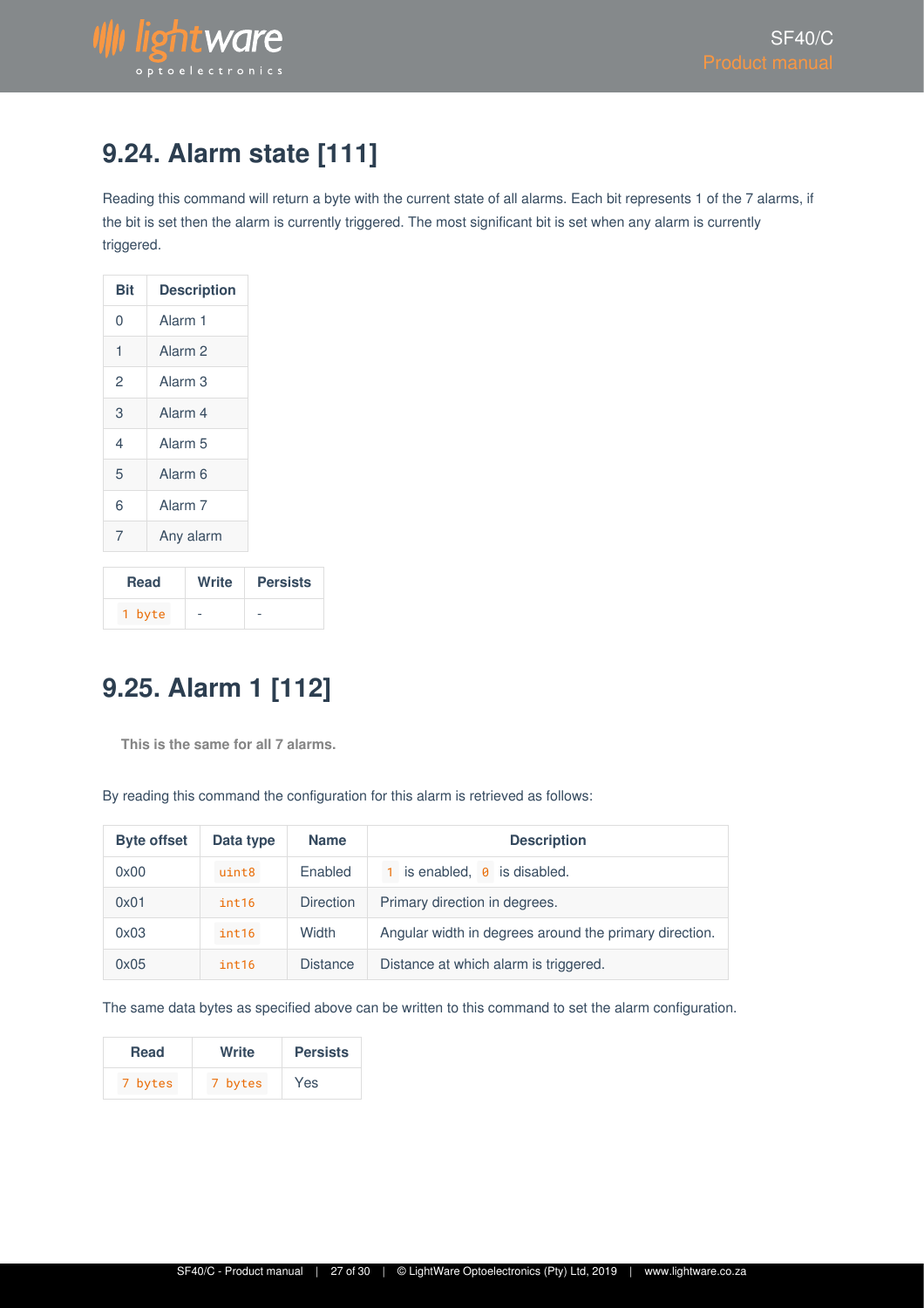# <span id="page-27-0"></span>**9.26. Alarm 2 [113]**

By reading this command the configuration for this alarm is retrieved as follows:

| <b>Byte offset</b> | Data type | <b>Name</b>      | <b>Description</b>                                     |
|--------------------|-----------|------------------|--------------------------------------------------------|
| 0x00               | uint8     | Enabled          | is enabled, $\theta$ is disabled.                      |
| 0x01               | int16     | <b>Direction</b> | Primary direction in degrees.                          |
| 0x03               | int16     | Width            | Angular width in degrees around the primary direction. |
| 0x05               | int16     | <b>Distance</b>  | Distance at which alarm is triggered.                  |

The same data bytes as specified above can be written to this command to set the alarm configuration.

| Read    | Write   | <b>Persists</b> |
|---------|---------|-----------------|
| 7 bytes | 7 bytes | Yes             |

# <span id="page-27-1"></span>**9.27. Alarm 3 [114]**

By reading this command the configuration for this alarm is retrieved as follows:

| <b>Byte offset</b> | Data type | <b>Name</b>      | <b>Description</b>                                     |
|--------------------|-----------|------------------|--------------------------------------------------------|
| 0x00               | uint8     | Enabled          | is enabled, $\theta$ is disabled.                      |
| 0x01               | int16     | <b>Direction</b> | Primary direction in degrees.                          |
| 0x03               | int16     | Width            | Angular width in degrees around the primary direction. |
| 0x05               | int16     | <b>Distance</b>  | Distance at which alarm is triggered.                  |

The same data bytes as specified above can be written to this command to set the alarm configuration.

| Read    | Write   | <b>Persists</b> |
|---------|---------|-----------------|
| 7 bytes | 7 bytes | Yes             |

### <span id="page-27-2"></span>**9.28. Alarm 4 [115]**

By reading this command the configuration for this alarm is retrieved as follows:

| <b>Byte offset</b> | Data type | <b>Name</b>      | <b>Description</b>                                     |  |
|--------------------|-----------|------------------|--------------------------------------------------------|--|
| 0x00               | uint8     | Enabled          | is enabled, $\theta$ is disabled.                      |  |
| 0x01               | int16     | <b>Direction</b> | Primary direction in degrees.                          |  |
| 0x03               | int16     | Width            | Angular width in degrees around the primary direction. |  |
| 0x05               | int16     | <b>Distance</b>  | Distance at which alarm is triggered.                  |  |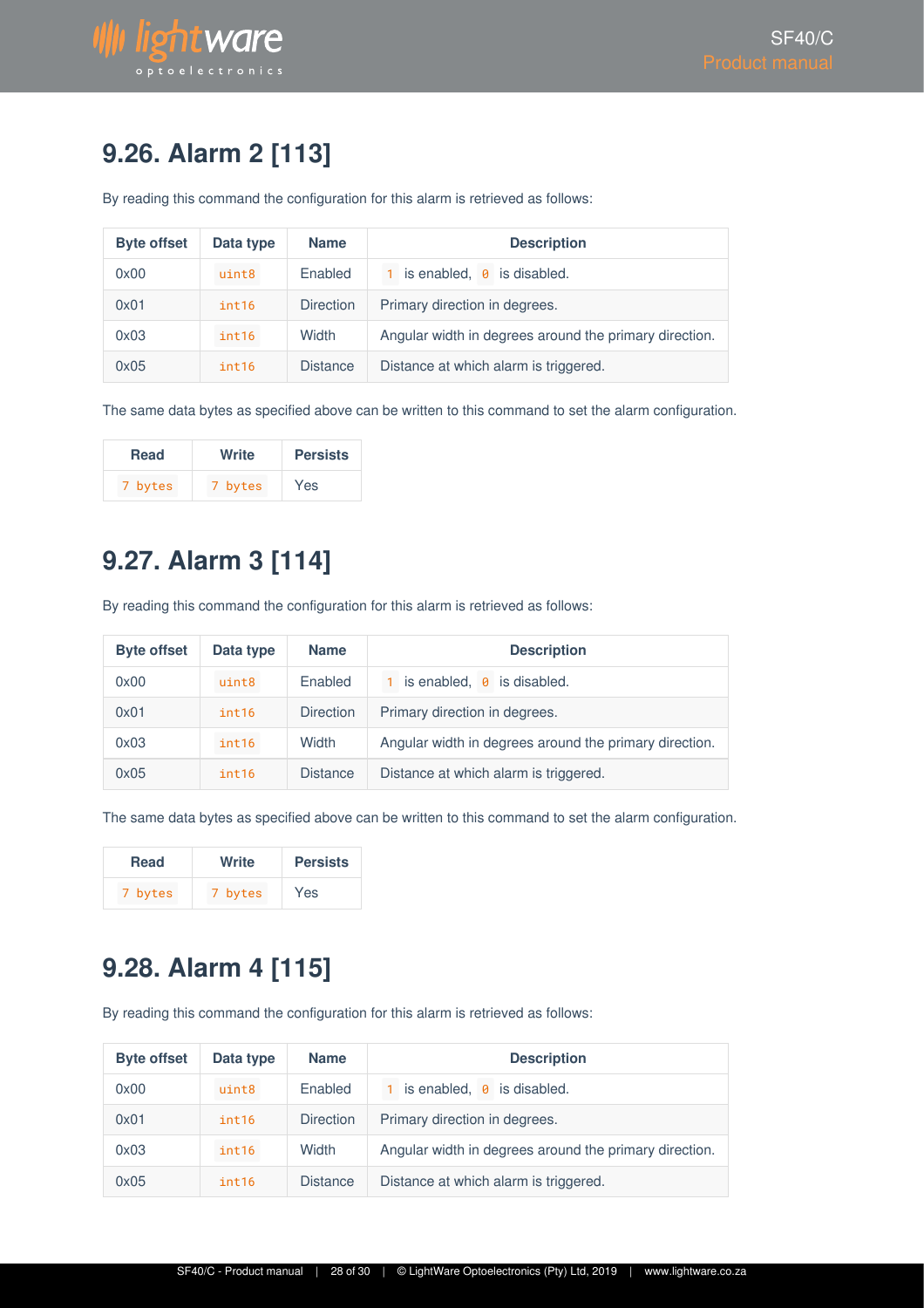

The same data bytes as specified above can be written to this command to set the alarm configuration.

| Read    | Write   | <b>Persists</b> |
|---------|---------|-----------------|
| 7 bytes | 7 bytes | Yes             |

# <span id="page-28-0"></span>**9.29. Alarm 5 [116]**

By reading this command the configuration for this alarm is retrieved as follows:

| <b>Byte offset</b> | Data type | <b>Name</b>      | <b>Description</b>                                     |  |
|--------------------|-----------|------------------|--------------------------------------------------------|--|
| 0x00               | uint8     | Enabled          | is enabled, $\theta$ is disabled.                      |  |
| 0x01               | int16     | <b>Direction</b> | Primary direction in degrees.                          |  |
| 0x03               | int16     | Width            | Angular width in degrees around the primary direction. |  |
| 0x05               | int16     | <b>Distance</b>  | Distance at which alarm is triggered.                  |  |

The same data bytes as specified above can be written to this command to set the alarm configuration.

| <b>Read</b> | Write   | <b>Persists</b> |
|-------------|---------|-----------------|
| 7 bytes     | 7 bytes | Yes             |

# <span id="page-28-1"></span>**9.30. Alarm 6 [117]**

By reading this command the configuration for this alarm is retrieved as follows:

| <b>Byte offset</b> | Data type | <b>Name</b>      | <b>Description</b>                                     |  |
|--------------------|-----------|------------------|--------------------------------------------------------|--|
| 0x00               | uint8     | Enabled          | 1 is enabled, 0 is disabled.                           |  |
| 0x01               | int16     | <b>Direction</b> | Primary direction in degrees.                          |  |
| 0x03               | int16     | Width            | Angular width in degrees around the primary direction. |  |
| 0x05               | int16     | <b>Distance</b>  | Distance at which alarm is triggered.                  |  |

The same data bytes as specified above can be written to this command to set the alarm configuration.

| <b>Read</b> | Write   | <b>Persists</b> |
|-------------|---------|-----------------|
| 7 bytes     | 7 bytes | Yes             |